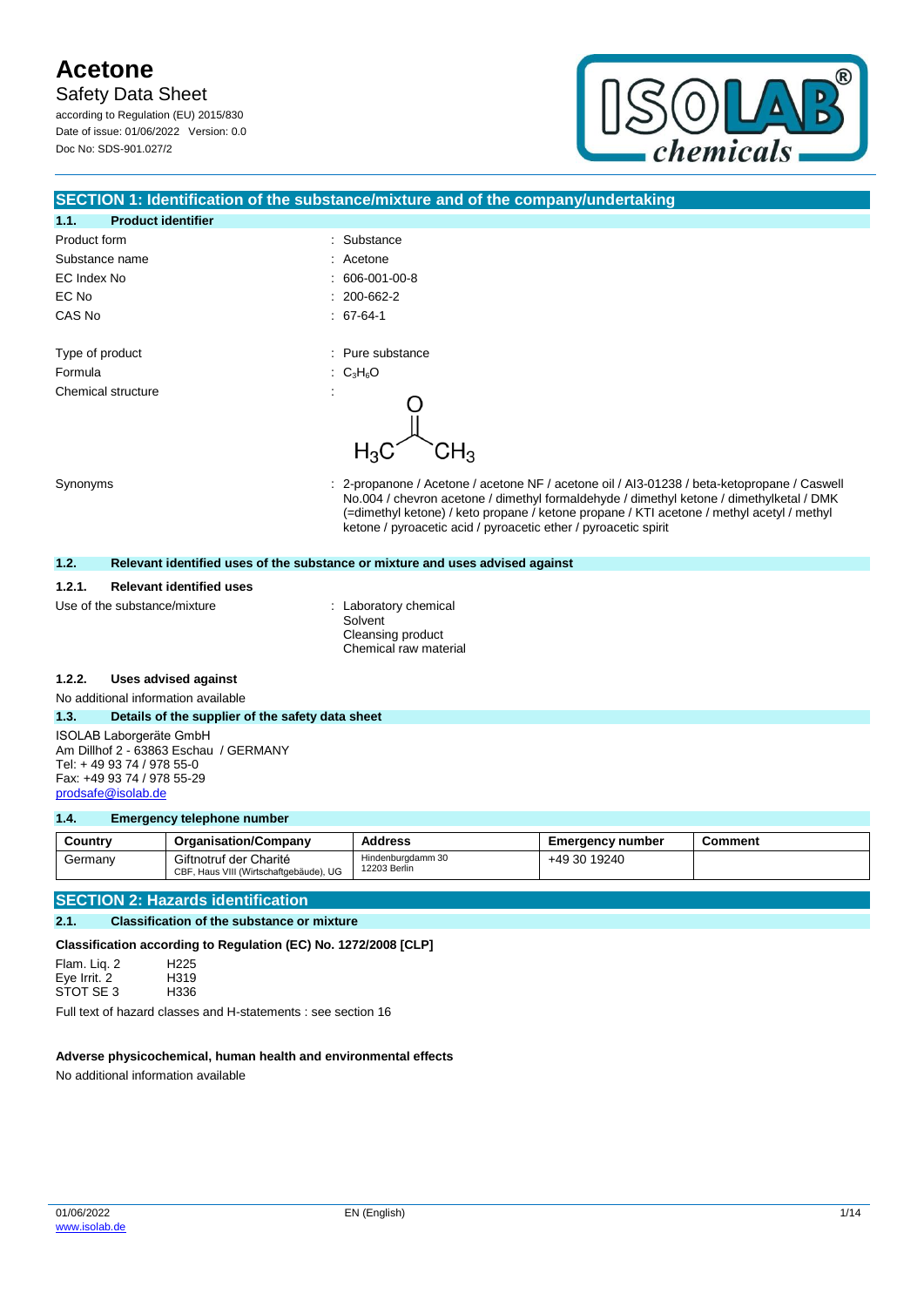according to Regulation (EU) 2015/830 Date of issue: 01/06/2022 Version: 0.0 Doc No: SDS-901.027/2



#### **2.2. Label elements**

## Labelling according to Regulation (EC) No. 1272/2008 [CLP]

Hazard pictograms (CLP) :

| Hazard pictograms (CLP)        | GHS02<br>GHS07                                                                                                                                                                                                                                                                                                                                                                                          |
|--------------------------------|---------------------------------------------------------------------------------------------------------------------------------------------------------------------------------------------------------------------------------------------------------------------------------------------------------------------------------------------------------------------------------------------------------|
| Signal word (CLP)              | : Danger                                                                                                                                                                                                                                                                                                                                                                                                |
| Hazard statements (CLP)        | : H225 - Highly flammable liquid and vapour<br>H319 - Causes serious eye irritation<br>H336 - May cause drowsiness or dizziness                                                                                                                                                                                                                                                                         |
| Precautionary statements (CLP) | : P210 - Keep away from heat, hot surfaces, sparks, open flames and other ignition sources. No<br>smoking<br>P240 - Ground/bond container and receiving equipment<br>P305+P351+P338 - IF IN EYES: Rinse cautiously with water for several minutes. Remove<br>contact lenses, if present and easy to do. Continue rinsing<br>P403+P233 - Store in a well-ventilated place. Keep container tightly closed |
| <b>EUH-statements</b>          | : EUH066 - Repeated exposure may cause skin dryness or cracking                                                                                                                                                                                                                                                                                                                                         |

## **2.3. Other hazards**

### No additional information available

| <b>SECTION 3: Composition/information on ingredients</b> |                                                                     |             |  |  |
|----------------------------------------------------------|---------------------------------------------------------------------|-------------|--|--|
| 3.1.<br><b>Substances</b>                                |                                                                     |             |  |  |
| Name                                                     | <b>Product identifier</b>                                           | %           |  |  |
| Acetone                                                  | (CAS No) 67-64-1<br>(EC No) 200-662-2<br>(EC Index No) 606-001-00-8 | $\geq 99.8$ |  |  |

Full text of H-statements: see section 16

### **3.2. Mixtures**

Not applicable

|                                      | <b>SECTION 4: First aid measures</b>                        |                                                                                                                                                                                                                                                                                                                                                                                                                                                                                                                                                                            |  |
|--------------------------------------|-------------------------------------------------------------|----------------------------------------------------------------------------------------------------------------------------------------------------------------------------------------------------------------------------------------------------------------------------------------------------------------------------------------------------------------------------------------------------------------------------------------------------------------------------------------------------------------------------------------------------------------------------|--|
| 4.1.                                 | <b>Description of first aid measures</b>                    |                                                                                                                                                                                                                                                                                                                                                                                                                                                                                                                                                                            |  |
|                                      | First-aid measures general                                  | Check the vital functions. Unconscious: maintain adequate airway and respiration. Respiratory<br>arrest: artificial respiration or oxygen. Cardiac arrest: perform resuscitation. Victim conscious<br>with laboured breathing: half-seated. Victim in shock: on his back with legs slightly raised.<br>Vomiting: prevent asphyxia/aspiration pneumonia. Prevent cooling by covering the victim (no<br>warming up). Keep watching the victim. Give psychological aid. Keep the victim calm, avoid<br>physical strain. Depending on the victim's condition: doctor/hospital. |  |
|                                      | First-aid measures after inhalation                         | Remove the victim into fresh air. Respiratory problems: consult a doctor/medical service.                                                                                                                                                                                                                                                                                                                                                                                                                                                                                  |  |
|                                      | First-aid measures after skin contact                       | Wash immediately with lots of water. Soap may be used. Do not apply (chemical) neutralizing<br>agents. Remove clothing before washing. Take victim to a doctor if irritation persists.                                                                                                                                                                                                                                                                                                                                                                                     |  |
| First-aid measures after eye contact |                                                             | Rinse immediately with plenty of water. Do not apply neutralizing agents. Take victim to an<br>ophthalmologist if irritation persists.                                                                                                                                                                                                                                                                                                                                                                                                                                     |  |
|                                      | First-aid measures after ingestion                          | Rinse mouth with water. Immediately after ingestion: give lots of water to drink. Do not give<br>milk/oil to drink. Do not induce vomiting. Give activated charcoal. Call Poison Information<br>Centre (www.big.be/antigif.htm). Consult a doctor/medical service if you feel unwell. Ingestion<br>of large quantities: immediately to hospital. Doctor: gastric lavage.                                                                                                                                                                                                   |  |
| 4.2.                                 | Most important symptoms and effects, both acute and delayed |                                                                                                                                                                                                                                                                                                                                                                                                                                                                                                                                                                            |  |
|                                      | Symptoms/injuries                                           | : May cause drowsiness or dizziness.                                                                                                                                                                                                                                                                                                                                                                                                                                                                                                                                       |  |
|                                      | Symptoms/injuries after inhalation                          | <b>EXPOSURE TO HIGH CONCENTRATIONS: Feeling of weakness. Irritation of the respiratory</b><br>tract. Nausea. Vomiting. Headache. Central nervous system depression. Dizziness. Narcosis.<br>Excited/restless. Drunkenness. Disturbed motor response. Respiratory difficulties. Disturbances<br>of consciousness.                                                                                                                                                                                                                                                           |  |
|                                      | Symptoms/injuries after skin contact                        | ON CONTINUOUS EXPOSURE/CONTACT: Dry skin. Cracking of the skin.                                                                                                                                                                                                                                                                                                                                                                                                                                                                                                            |  |
|                                      | Symptoms/injuries after eye contact                         | : Irritation of the eye tissue.                                                                                                                                                                                                                                                                                                                                                                                                                                                                                                                                            |  |
| 01/06/2022                           |                                                             | EN (English)<br>2/14                                                                                                                                                                                                                                                                                                                                                                                                                                                                                                                                                       |  |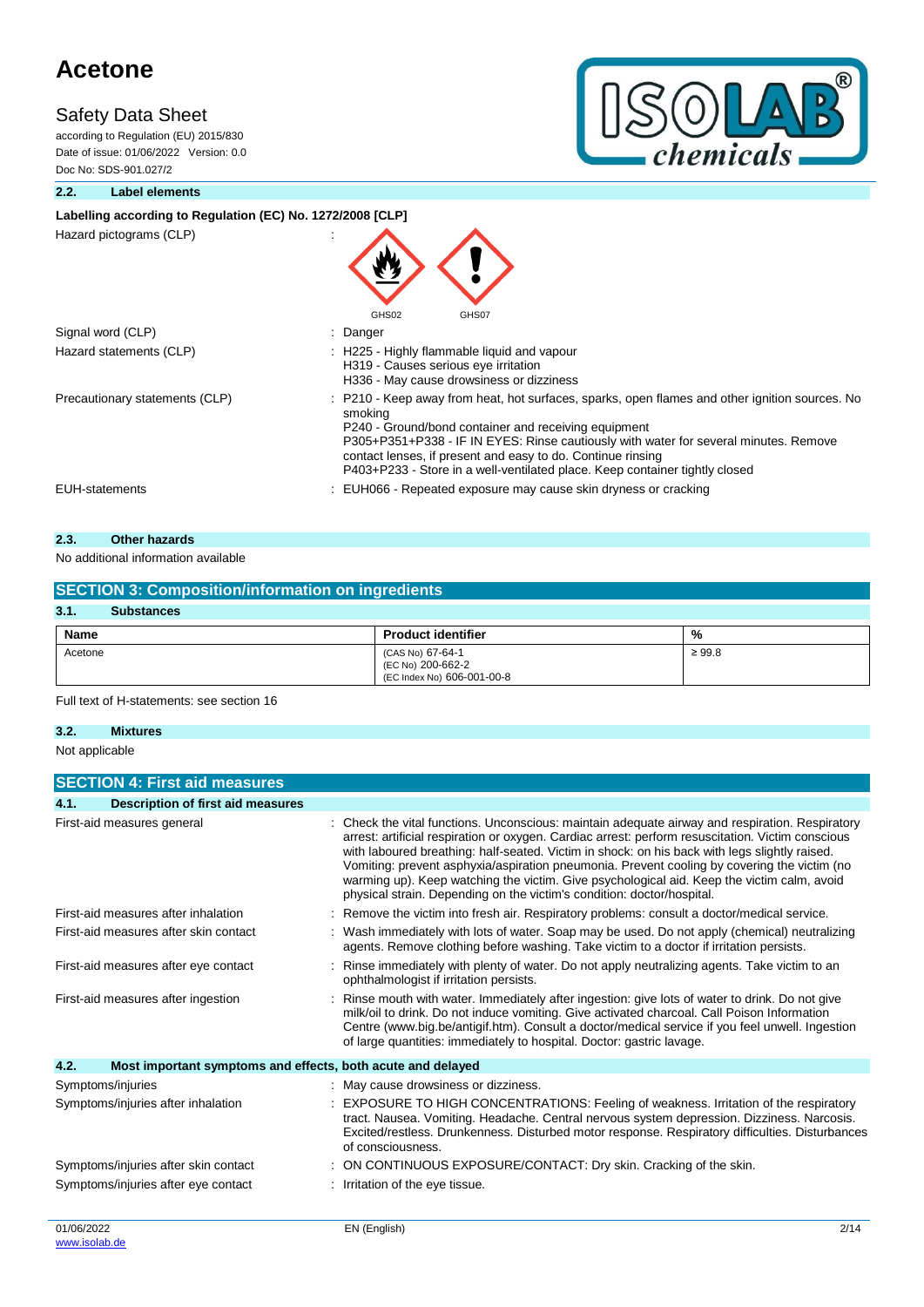# **Safety Data Sheet**



according to Regulation (EU) 2015/830 Date of issue: 01/06/2022 Version: 0.0 Doc No: SDS-901.027/2

Symptoms/injuries after ingestion : Dry/sore throat. Risk of aspiration pneumonia. Symptoms similar to those listed under inhalation. AFTER ABSORPTION OF HIGH QUANTITIES: Irritation of the gastric/intestinal mucosa. Change in the haemogramme/blood composition. Change in urine output. Affection of the renal tissue. Enlargement/affection of the liver. Chronic symptoms : ON CONTINUOUS/REPEATED EXPOSURE/CONTACT: Red skin. Skin rash/inflammation. Dry/sore throat. Headache. Nausea. Feeling of weakness. Loss of weight. Possible inflammation of the respiratory tract.

## **4.3. Indication of any immediate medical attention and special treatment needed**

Obtain medical assistance.

|                 | <b>SECTION 5: Firefighting measures</b>                             |                                                                                                                                                                                                                                                                                                                                                                                                                                                                                                                                                            |
|-----------------|---------------------------------------------------------------------|------------------------------------------------------------------------------------------------------------------------------------------------------------------------------------------------------------------------------------------------------------------------------------------------------------------------------------------------------------------------------------------------------------------------------------------------------------------------------------------------------------------------------------------------------------|
| 5.1.            | <b>Extinguishing media</b>                                          |                                                                                                                                                                                                                                                                                                                                                                                                                                                                                                                                                            |
|                 | Suitable extinguishing media                                        | Preferably: alcohol resistant foam. Water spray. Polyvalent foam. Alcohol-resistant foam. BC<br>powder. Carbon dioxide.                                                                                                                                                                                                                                                                                                                                                                                                                                    |
|                 | Unsuitable extinguishing media                                      | Solid water jet ineffective as extinguishing medium.                                                                                                                                                                                                                                                                                                                                                                                                                                                                                                       |
| 5.2.            | Special hazards arising from the substance or mixture               |                                                                                                                                                                                                                                                                                                                                                                                                                                                                                                                                                            |
| Fire hazard     |                                                                     | : DIRECT FIRE HAZARD. Highly flammable. Gas/vapour flammable with air within explosion<br>limits. INDIRECT FIRE HAZARD. May be ignited by sparks. Gas/vapour spreads at floor level:<br>ignition hazard. Reactions involving a fire hazard: see "Reactivity Hazard".                                                                                                                                                                                                                                                                                       |
|                 | <b>Explosion hazard</b>                                             | DIRECT EXPLOSION HAZARD. Gas/vapour explosive with air within explosion limits.<br>INDIRECT EXPLOSION HAZARD. Heat may cause pressure rise in tanks/drums: explosion<br>risk. may be ignited by sparks. Reactions with explosion hazards: see "Reactivity Hazard".                                                                                                                                                                                                                                                                                         |
| fire            | Hazardous decomposition products in case of                         | : Toxic fumes may be released.                                                                                                                                                                                                                                                                                                                                                                                                                                                                                                                             |
| 5.3.            | <b>Advice for firefighters</b>                                      |                                                                                                                                                                                                                                                                                                                                                                                                                                                                                                                                                            |
|                 | Precautionary measures fire                                         | : Keep cool. Protect from sunlight.                                                                                                                                                                                                                                                                                                                                                                                                                                                                                                                        |
|                 | Firefighting instructions                                           | Cool tanks/drums with water spray/remove them into safety. Physical explosion risk:<br>extinguish/cool from behind cover. Do not move the load if exposed to heat. After cooling:<br>persistant risk of physical explosion.                                                                                                                                                                                                                                                                                                                                |
|                 | Protection during firefighting                                      | : Heat/fire exposure: compressed air/oxygen apparatus.                                                                                                                                                                                                                                                                                                                                                                                                                                                                                                     |
|                 | <b>SECTION 6: Accidental release measures</b>                       |                                                                                                                                                                                                                                                                                                                                                                                                                                                                                                                                                            |
| 6.1.            | Personal precautions, protective equipment and emergency procedures |                                                                                                                                                                                                                                                                                                                                                                                                                                                                                                                                                            |
|                 |                                                                     |                                                                                                                                                                                                                                                                                                                                                                                                                                                                                                                                                            |
| 6.1.1.          | For non-emergency personnel<br>Protective equipment                 | : Gloves. Protective goggles. Protective clothing. Large spills/in enclosed spaces: compressed                                                                                                                                                                                                                                                                                                                                                                                                                                                             |
|                 |                                                                     | air apparatus. See "Material-Handling" to select protective clothing.                                                                                                                                                                                                                                                                                                                                                                                                                                                                                      |
|                 | <b>Emergency procedures</b>                                         | Keep upwind. Mark the danger area. Consider evacuation. Seal off low-lying areas. Close<br>doors and windows of adjacent premises. Stop engines and no smoking. No naked flames or<br>sparks. Spark- and explosionproof appliances and lighting equipment. Keep containers closed.<br>Wash contaminated clothes.                                                                                                                                                                                                                                           |
| 6.1.2.          | For emergency responders                                            |                                                                                                                                                                                                                                                                                                                                                                                                                                                                                                                                                            |
|                 | No additional information available                                 |                                                                                                                                                                                                                                                                                                                                                                                                                                                                                                                                                            |
| 6.2.            | <b>Environmental precautions</b>                                    |                                                                                                                                                                                                                                                                                                                                                                                                                                                                                                                                                            |
|                 | Prevent spreading in sewers.                                        |                                                                                                                                                                                                                                                                                                                                                                                                                                                                                                                                                            |
| 6.3.            | Methods and material for containment and cleaning up                |                                                                                                                                                                                                                                                                                                                                                                                                                                                                                                                                                            |
| For containment |                                                                     | Contain released substance, pump into suitable containers. Consult "Material-handling" to<br>select material of containers. Plug the leak, cut off the supply. Dam up the liquid spill. Try to<br>reduce evaporation. Measure the concentration of the explosive gas-air mixture. Dilute/disperse<br>combustible gas/vapour with water curtain. Provide equipment/receptacles with earthing. Do<br>not use compressed air for pumping over spills.                                                                                                         |
|                 | Methods for cleaning up                                             | Take up liquid spill into inert absorbent material, e.g.: sand, earth, vermiculite. Scoop absorbed<br>substance into closing containers. See "Material-handling" for suitable container materials. Spill<br>must not return in its original container. Carefully collect the spill/leftovers. Damaged/cooled<br>tanks must be emptied. Do not use compressed air for pumping over spills. Clean<br>contaminated surfaces with an excess of water. Take collected spill to manufacturer/competent<br>authority. Wash clothing and equipment after handling. |

#### **6.4. Reference to other sections**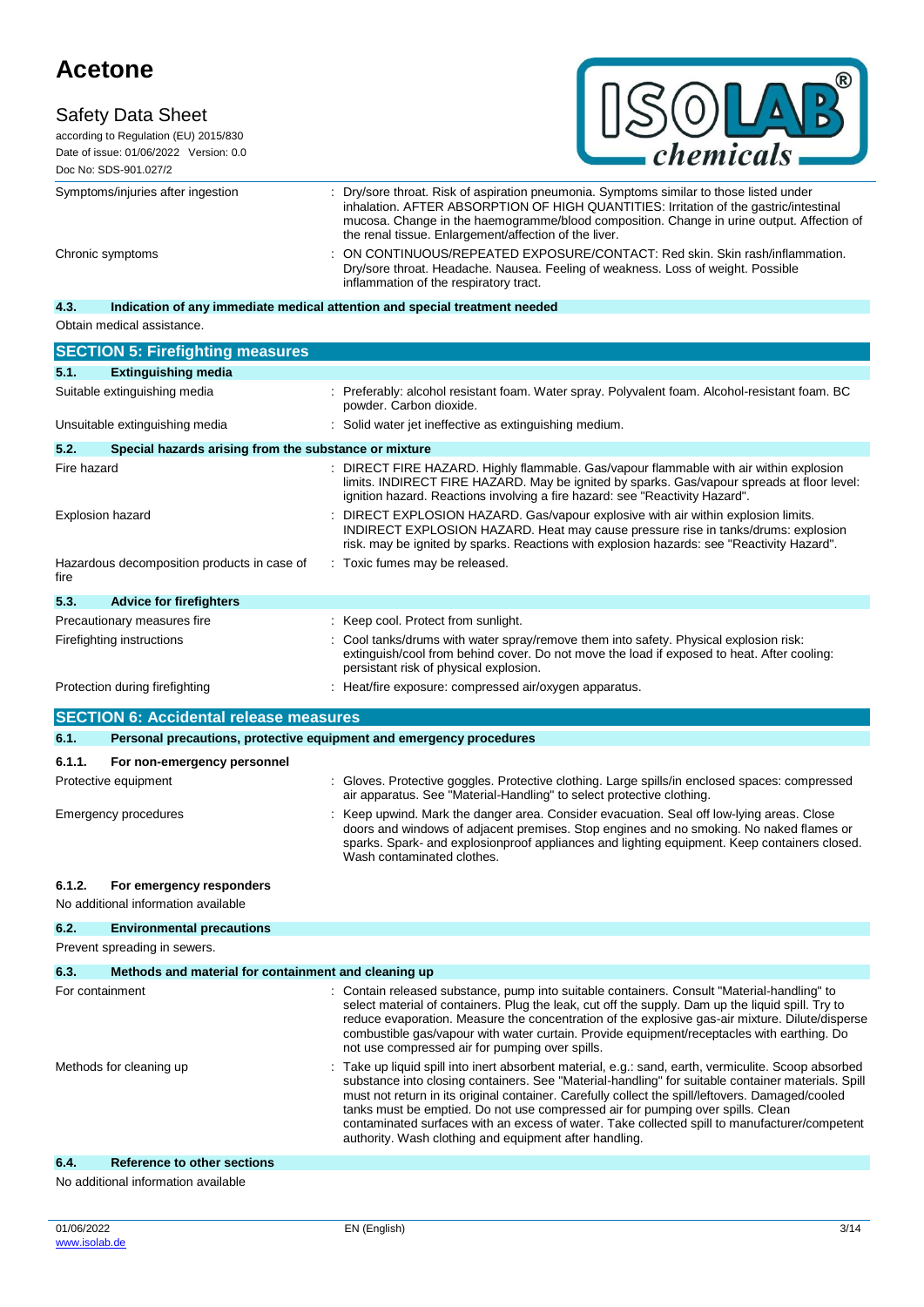# **Safety Data Sheet**

according to Regulation (EU) 2015/830 Date of issue: 01/06/2022 Version: 0.0 Doc No: SDS-901.027/2



**SECTION 7: Handling and storage**

| 7.1.                          | <b>Precautions for safe handling</b>                         |                                                                                                                                                                                                                                                                                                                                                                                                                                                                                                                                                                                                                                                                                  |  |
|-------------------------------|--------------------------------------------------------------|----------------------------------------------------------------------------------------------------------------------------------------------------------------------------------------------------------------------------------------------------------------------------------------------------------------------------------------------------------------------------------------------------------------------------------------------------------------------------------------------------------------------------------------------------------------------------------------------------------------------------------------------------------------------------------|--|
| Precautions for safe handling |                                                              | : Comply with the legal requirements. Remove contaminated clothing immediately. Clean<br>contaminated clothing. Handle uncleaned empty containers as full ones. Thoroughly clean/dry<br>the installation before use. Do not discharge the waste into the drain. Do not use compressed<br>air for pumping over. Use spark-/explosionproof appliances and lighting system. Take<br>precautions against electrostatic charges. Keep away from naked flames/heat. Keep away from<br>ignition sources/sparks. Avoid prolonged and repeated contact with skin. Keep container tightly<br>closed. Measure the concentration in the air regularly. Work under local exhaust/ventilation. |  |
| 7.2.                          | Conditions for safe storage, including any incompatibilities |                                                                                                                                                                                                                                                                                                                                                                                                                                                                                                                                                                                                                                                                                  |  |
| Heat and ignition sources     |                                                              | : KEEP SUBSTANCE AWAY FROM: heat sources. ignition sources.                                                                                                                                                                                                                                                                                                                                                                                                                                                                                                                                                                                                                      |  |
| Information on mixed storage  |                                                              | : KEEP SUBSTANCE AWAY FROM: oxidizing agents. reducing agents. (strong) acids. (strong)<br>bases. halogens. amines.                                                                                                                                                                                                                                                                                                                                                                                                                                                                                                                                                              |  |
| Storage area                  |                                                              | : Store in a cool area. Keep out of direct sunlight. Store in a dry area. Store in a dark area.<br>Ventilation at floor level. Fireproof storeroom. Provide for an automatic sprinkler system.<br>Provide for a tub to collect spills. Provide the tank with earthing. Meet the legal requirements.                                                                                                                                                                                                                                                                                                                                                                              |  |
| Special rules on packaging    |                                                              | : SPECIAL REQUIREMENTS: closing. with pressure relief valve. clean. opaque. correctly<br>labelled. meet the legal requirements. Secure fragile packagings in solid containers.                                                                                                                                                                                                                                                                                                                                                                                                                                                                                                   |  |
| Packaging materials           |                                                              | : SUITABLE MATERIAL: steel. stainless steel. carbon steel. aluminium. iron. copper. nickel.<br>bronze. glass. MATERIAL TO AVOID: synthetic material.                                                                                                                                                                                                                                                                                                                                                                                                                                                                                                                             |  |

# **7.3. Specific end use(s)**

## No additional information available

## **SECTION 8: Exposure controls/personal protection**

| <b>Control parameters</b><br>8.1. |                                                                             |                                                                                                                                    |
|-----------------------------------|-----------------------------------------------------------------------------|------------------------------------------------------------------------------------------------------------------------------------|
| Acetone (67-64-1)                 |                                                                             |                                                                                                                                    |
| EU                                | Local name                                                                  | Acetone                                                                                                                            |
| EU                                | IOELV TWA (mg/m <sup>3</sup> )                                              | 1210 mg/m <sup>3</sup> (Acetone; EU; Time-weighted average<br>exposure limit 8 h; Indicative occupational exposure<br>limit value) |
| EU                                | IOELV TWA (ppm)                                                             | 500 ppm (Acetone: EU; Time-weighted average<br>exposure limit 8 h; Indicative occupational exposure<br>limit value)                |
| Austria                           | Local name                                                                  | Aceton                                                                                                                             |
| Austria                           | MAK (mg/m <sup>3</sup> )                                                    | 1200 mg/ $m3$                                                                                                                      |
| Austria                           | MAK (ppm)                                                                   | 500 ppm                                                                                                                            |
| Austria                           | MAK Short time value (mg/m <sup>3</sup> )                                   | 4800 mg/m <sup>3</sup>                                                                                                             |
| Austria                           | MAK Short time value (ppm)                                                  | 2000 ppm                                                                                                                           |
| Belgium                           | Local name                                                                  | Acétone # Aceton                                                                                                                   |
| Belgium                           | Limit value (mg/m <sup>3</sup> )                                            | 1210 mg/m <sup>3</sup> (Acétone; Belgium; Time-weighted<br>average exposure limit 8 h)                                             |
| Belgium                           | Limit value (ppm)                                                           | 500 ppm (Acétone; Belgium; Time-weighted average<br>exposure limit 8 h)                                                            |
| Belgium                           | Short time value (mg/m <sup>3</sup> )                                       | 2420 mg/m <sup>3</sup> (Acétone; Belgium; Short time value)                                                                        |
| Belgium                           | Short time value (ppm)                                                      | 1000 ppm (Acétone; Belgium; Short time value)                                                                                      |
| <b>Bulgaria</b>                   | Local name                                                                  | Ацетон                                                                                                                             |
| <b>Bulgaria</b>                   | OEL TWA (mg/m <sup>3</sup> )                                                | 600 mg/ $m3$                                                                                                                       |
| <b>Bulgaria</b>                   | OEL STEL (mg/m <sup>3</sup> )                                               | 1400 mg/m <sup>3</sup>                                                                                                             |
| <b>Bulgaria</b>                   | <b>Notes</b>                                                                | • (Химични агенти, за които са определени<br>гранични стойности във въздуха на работната<br>среда за Европейската общност)         |
| Croatia                           | Local name                                                                  | Aceton                                                                                                                             |
| Croatia                           | GVI (granična vrijednost izloženosti) (mg/m <sup>3</sup> )                  | 1210 mg/m <sup>3</sup>                                                                                                             |
| Croatia                           | GVI (granična vrijednost izloženosti) (ppm)                                 | 500 ppm                                                                                                                            |
| Croatia                           | KGVI (kratkotrajna granična vrijednost izloženosti)<br>(mg/m <sup>3</sup> ) | 3620 mg/ $m3$                                                                                                                      |
| Croatia                           | KGVI (kratkotrajna granična vrijednost izloženosti)<br>(ppm)                | 1500 ppm                                                                                                                           |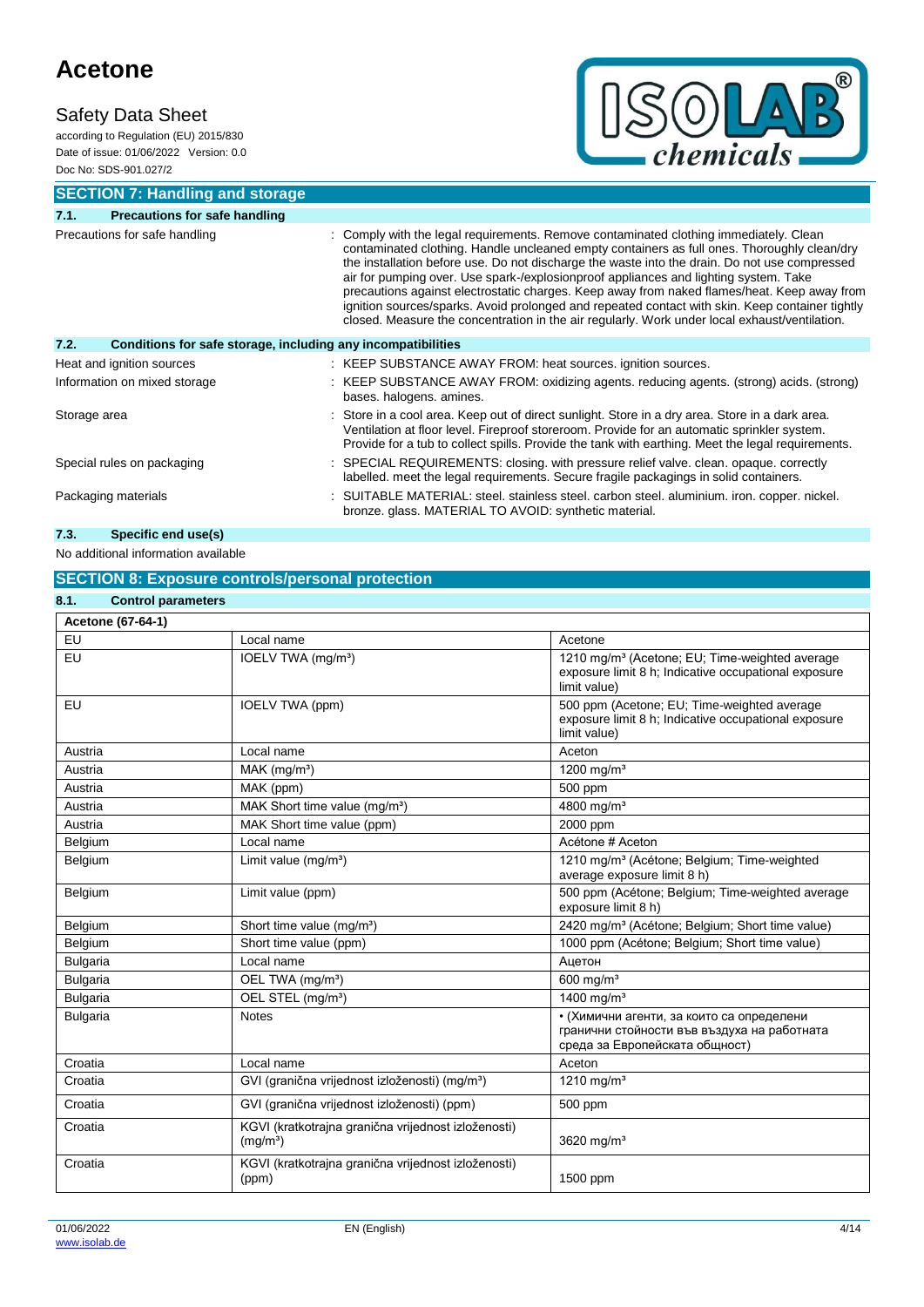F

according to Regulation (EU) 2015/830 Date of issue: 01/06/2022 Version: 0.0 Doc No: SDS-901.027/2



| Acetone (67-64-1)     |                                                                       |                                                                                                                                                                                             |
|-----------------------|-----------------------------------------------------------------------|---------------------------------------------------------------------------------------------------------------------------------------------------------------------------------------------|
| Croatia               | Naznake (HR)                                                          | F (lako zapaljivo); Xi (nadražujuće); EU* (naznaka da<br>se radi o tvarima za koje su utvrđene indikativne<br>granične vrijednosti izloženosti prema Direktivi<br>2000/39/ EC (prva lista)) |
| Czech Republic        | Local name                                                            | Aceton                                                                                                                                                                                      |
| Czech Republic        | Expoziční limity (PEL) (mg/m <sup>3</sup> )                           | 800 mg/m <sup>3</sup>                                                                                                                                                                       |
| Czech Republic        | Expoziční limity (PEL) (ppm)                                          | 337 ppm                                                                                                                                                                                     |
| Czech Republic        | Expoziční limity (NPK-P) (mg/m <sup>3</sup> )                         | 1500 mg/m <sup>3</sup>                                                                                                                                                                      |
| <b>Czech Republic</b> | Expoziční limity (NPK-P) (ppm)                                        | 632 ppm                                                                                                                                                                                     |
| <b>Denmark</b>        | Local name                                                            | Acetone (2-Propanon)                                                                                                                                                                        |
| Denmark               | Grænseværdie (langvarig) (mg/m <sup>3</sup> )                         | 600 mg/ $m3$<br>600 mg/ $m3$                                                                                                                                                                |
| Denmark               | Grænseværdie (langvarig) (ppm)                                        | 250 ppm<br>250 ppm                                                                                                                                                                          |
| Denmark               | Anmærkninger (DK)                                                     | E (betyder, at stoffet har en EF-grænseværdi)                                                                                                                                               |
| Estonia               | Local name                                                            | Atsetoon (2-propanoon)                                                                                                                                                                      |
| Estonia               | OEL TWA (mg/m <sup>3</sup> )                                          | 1210 mg/m <sup>3</sup>                                                                                                                                                                      |
| Estonia               | OEL TWA (ppm)                                                         | 500 ppm                                                                                                                                                                                     |
| Finland               | Local name                                                            | Asetoni                                                                                                                                                                                     |
| Finland               | HTP-arvo $(8h)$ (mg/m <sup>3</sup> )                                  | 1200 mg/m <sup>3</sup>                                                                                                                                                                      |
| Finland               | HTP-arvo (8h) (ppm)                                                   | 500 ppm                                                                                                                                                                                     |
| Finland               | HTP-arvo (15 min)                                                     | 1500 mg/m <sup>3</sup>                                                                                                                                                                      |
| Finland               | HTP-arvo (15 min) (ppm)                                               | 630 ppm                                                                                                                                                                                     |
| France                | Local name                                                            | Acétone                                                                                                                                                                                     |
| France                | $VME$ (mg/m <sup>3</sup> )                                            | 1210 mg/m <sup>3</sup> (Acétone; France; Time-weighted average<br>exposure limit 8 h; VRC: Valeur réglementaire<br>contraignante)                                                           |
| France                | VME (ppm)                                                             | 500 ppm (Acétone; France; Time-weighted average<br>exposure limit 8 h; VRC: Valeur réglementaire<br>contraignante)                                                                          |
| France                | KZGW (mg/m <sup>3</sup> )                                             | 2420 mg/m <sup>3</sup> (Acétone; France; Short time value; VRC:<br>Valeur réglementaire contraignante)                                                                                      |
| France                | KZGW (ppm)                                                            | 1000 ppm (Acétone; France; Short time value; VRC:<br>Valeur réglementaire contraignante)                                                                                                    |
| France                | Note (FR)                                                             | Valeurs règlementaires contraignantes                                                                                                                                                       |
| Germany               | Local name                                                            | Aceton                                                                                                                                                                                      |
| Germany               | TRGS 900 Occupational exposure limit value (mg/m <sup>3</sup> )       | 1200 mg/m <sup>3</sup>                                                                                                                                                                      |
| Germany<br>Germany    | TRGS 900 Occupational exposure limit value (ppm)<br>Remark (TRGS 900) | 500 ppm<br>AGS, DFG, EU, Y                                                                                                                                                                  |
| Gibraltar             | Eight hours mg/m3                                                     | 1210 mg/m <sup>3</sup>                                                                                                                                                                      |
| Gibraltar             | Eight hours ppm                                                       | 500 ppm                                                                                                                                                                                     |
| Gibraltar             | Name of agent                                                         | Acetone                                                                                                                                                                                     |
| Greece                | OEL TWA (mg/m <sup>3</sup> )                                          | 1780 mg/m $3$                                                                                                                                                                               |
| Greece                | OEL STEL (mg/m <sup>3</sup> )                                         | 3560 mg/ $m3$                                                                                                                                                                               |
| Hungary               | Local name                                                            | <b>ACETON</b>                                                                                                                                                                               |
| Hungary               | AK-érték                                                              | 1210 mg/m <sup>3</sup>                                                                                                                                                                      |
| Hungary               | CK-érték                                                              | 2420 mg/m <sup>3</sup>                                                                                                                                                                      |
| Hungary               | Megjegyzések (HU)                                                     | i; EU1                                                                                                                                                                                      |
| Ireland               | Local name                                                            | Acetone                                                                                                                                                                                     |
| Ireland               | OEL (8 hours ref) (mg/m <sup>3</sup> )                                | 1210 mg/m <sup>3</sup>                                                                                                                                                                      |
| Ireland               | OEL (8 hours ref) (ppm)                                               | 500 ppm                                                                                                                                                                                     |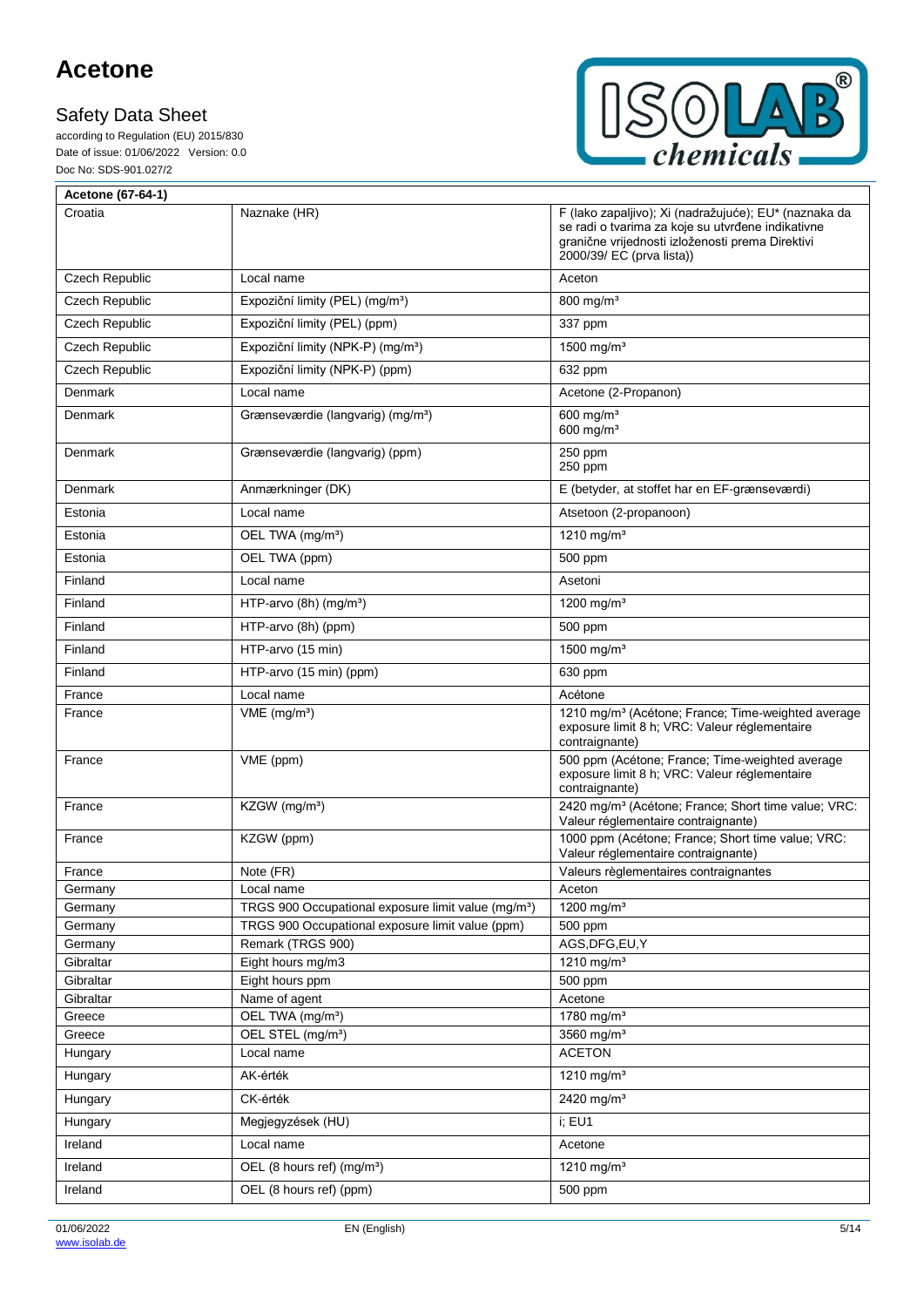according to Regulation (EU) 2015/830 Date of issue: 01/06/2022 Version: 0.0 Doc No: SDS-901.027/2



| Acetone (67-64-1) |                                            |                                                                                                                                        |
|-------------------|--------------------------------------------|----------------------------------------------------------------------------------------------------------------------------------------|
| Ireland           | Notes (IE)                                 | <b>IOELV</b>                                                                                                                           |
| Italy             | Local name                                 | Acetone                                                                                                                                |
| Italy             | OEL TWA (mg/m <sup>3</sup> )               | 1210 mg/m <sup>3</sup>                                                                                                                 |
| Italy             | OEL TWA (ppm)                              | 500 ppm                                                                                                                                |
| Latvia            | Local name                                 | Acetons (2-propanons, dimetilketons)                                                                                                   |
| Latvia            | OEL TWA (mg/m <sup>3</sup> )               | 1210 mg/m <sup>3</sup>                                                                                                                 |
| Latvia            | OEL TWA (ppm)                              | 500 ppm                                                                                                                                |
| Lithuania         | Local name                                 | Acetonas                                                                                                                               |
| Lithuania         | IPRV $(mg/m3)$                             | 1210 mg/m <sup>3</sup>                                                                                                                 |
| Lithuania         | IPRV (ppm)                                 | 500 ppm                                                                                                                                |
| Lithuania         | TPRV (mg/m <sup>3</sup> )                  | 2420 mg/m <sup>3</sup>                                                                                                                 |
| Lithuania         | TPRV (ppm)                                 | 1000 ppm                                                                                                                               |
| Luxembourg        | Local name                                 | Acétone                                                                                                                                |
| Luxembourg        | OEL TWA (mg/m <sup>3</sup> )               | 1210 mg/m <sup>3</sup>                                                                                                                 |
| Luxembourg        | OEL TWA (ppm)                              | 500 ppm                                                                                                                                |
| Malta             | Local name                                 | Acetone                                                                                                                                |
| Malta             | OEL TWA (mg/m <sup>3</sup> )               | 1210 mg/m <sup>3</sup>                                                                                                                 |
| Malta             | OEL TWA (ppm)                              | 500 ppm                                                                                                                                |
| Netherlands       | Local name                                 | Aceton                                                                                                                                 |
| Netherlands       | Grenswaarde TGG 8H (mg/m <sup>3</sup> )    | 1210 mg/m <sup>3</sup> (Aceton; Netherlands; Time-weighted<br>average exposure limit 8 h; Public occupational<br>exposure limit value) |
| Netherlands       | Grenswaarde TGG 8H (ppm)                   | 501 ppm (Aceton; Netherlands; Time-weighted<br>average exposure limit 8 h; Public occupational<br>exposure limit value)                |
| Netherlands       | Grenswaarde TGG 15MIN (mg/m <sup>3</sup> ) | 2420 mg/m <sup>3</sup> (Aceton; Netherlands; Short time value;<br>Public occupational exposure limit value)                            |
| Netherlands       | Grenswaarde TGG 15MIN (ppm)                | 1002 ppm (Aceton; Netherlands; Short time value;<br>Public occupational exposure limit value)                                          |
| Poland            | Local name                                 | Aceton                                                                                                                                 |
| Poland            | $NDS$ (mg/m <sup>3</sup> )                 | $600$ mg/m <sup>3</sup>                                                                                                                |
| Poland            | NDSCh (mg/m <sup>3</sup> )                 | 1800 mg/m <sup>3</sup>                                                                                                                 |
| Portugal          | Local name                                 | Acetona                                                                                                                                |
| Portugal          | OEL TWA (ppm)                              | 500 ppm                                                                                                                                |
| Portugal          | OEL STEL (ppm)                             | 750 ppm                                                                                                                                |
| Romania           | Local name                                 | Acetona                                                                                                                                |
| Romania           | OEL TWA (mg/m <sup>3</sup> )               | 1210 mg/m <sup>3</sup>                                                                                                                 |
| Romania           | OEL TWA (ppm)                              | 500 ppm                                                                                                                                |
| Slovenia          | Local name                                 | aceton                                                                                                                                 |
| Slovenia          | OEL TWA (mg/m <sup>3</sup> )               | 1210 mg/m <sup>3</sup>                                                                                                                 |
| Slovenia          | OEL TWA (ppm)                              | 500 ppm                                                                                                                                |
| Spain             | Local name                                 | Acetona                                                                                                                                |
| Spain             | VLA-ED (mg/m <sup>3</sup> )                | 1210 mg/m <sup>3</sup>                                                                                                                 |
| Spain             | VLA-ED (ppm)                               | 500 ppm                                                                                                                                |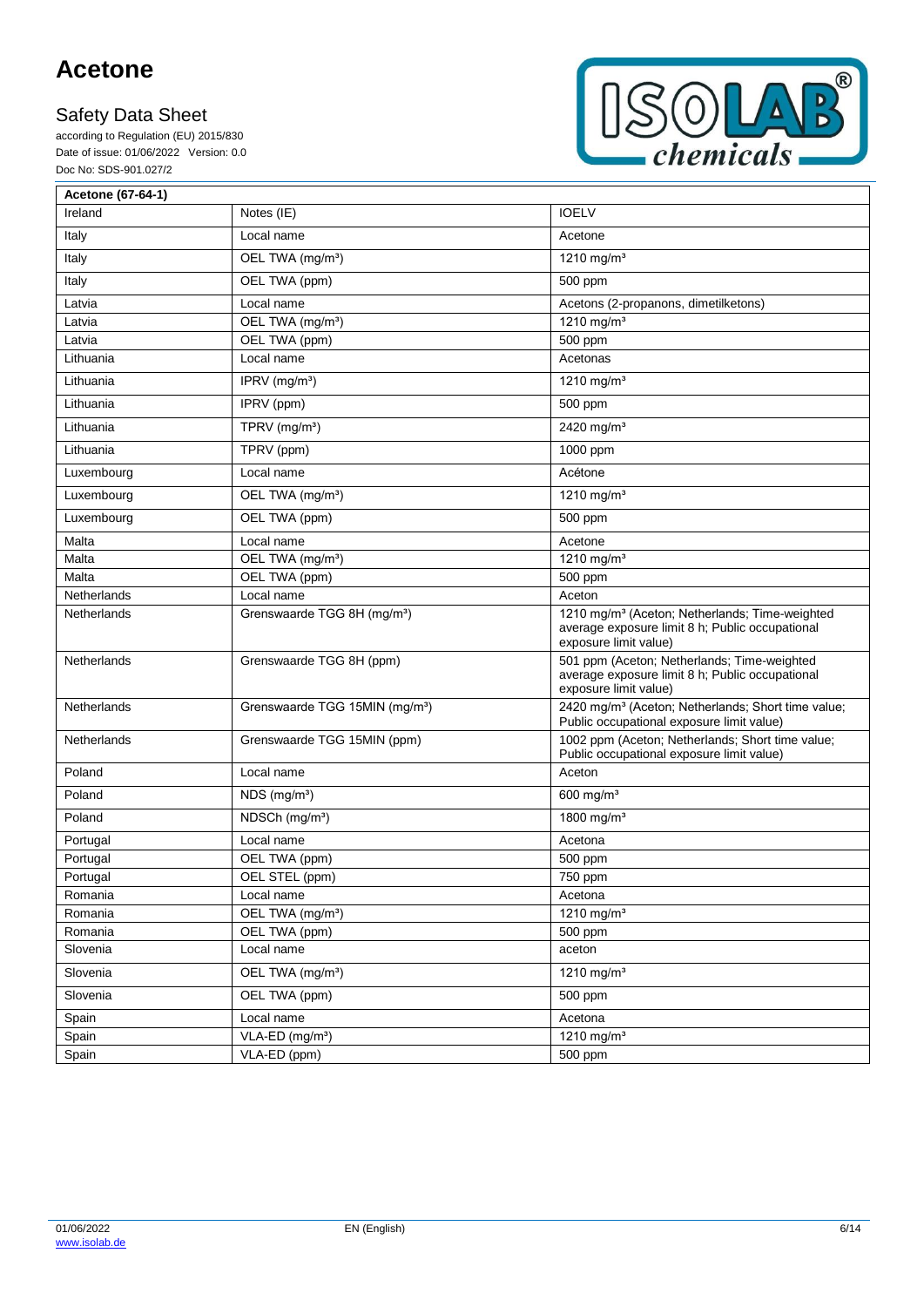F

according to Regulation (EU) 2015/830 Date of issue: 01/06/2022 Version: 0.0 Doc No: SDS-901.027/2



| Acetone (67-64-1)         |                                           |                                                                                                                                                                                                                                                                                                                                                                                                                                                                                                                                                                                                                               |
|---------------------------|-------------------------------------------|-------------------------------------------------------------------------------------------------------------------------------------------------------------------------------------------------------------------------------------------------------------------------------------------------------------------------------------------------------------------------------------------------------------------------------------------------------------------------------------------------------------------------------------------------------------------------------------------------------------------------------|
| Spain                     | Notes                                     | VLB® (Agente químico que tiene Valor Límite<br>Biológico específico en este documento), VLI (Agente<br>químico para el que la U.E. estableció en su día un<br>valor límite indicativo. Todos estos agentes químicos<br>figuran al menos en una de las directivas de valores<br>límite indicativos publicadas hasta ahora (ver Anexo<br>C. Bibliografía). Los estados miembros disponen de<br>un tiempo fijado en dichas directivas para su<br>transposición a los valores límites de cada país<br>miembro. Una vez adoptados, estos valores tienen la<br>misma validez que el resto de los valores adoptados<br>por el país). |
| Sweden                    | Local name                                | Aceton                                                                                                                                                                                                                                                                                                                                                                                                                                                                                                                                                                                                                        |
| Sweden                    | nivågränsvärde (NVG) (mg/m <sup>3</sup> ) | $600$ mg/m <sup>3</sup>                                                                                                                                                                                                                                                                                                                                                                                                                                                                                                                                                                                                       |
| Sweden                    | nivågränsvärde (NVG) (ppm)                | 250 ppm                                                                                                                                                                                                                                                                                                                                                                                                                                                                                                                                                                                                                       |
| Sweden                    | kortidsvärde (KTV) (mg/m <sup>3</sup> )   | 1200 mg/m <sup>3</sup>                                                                                                                                                                                                                                                                                                                                                                                                                                                                                                                                                                                                        |
| Sweden                    | kortidsvärde (KTV) (ppm)                  | 500 ppm                                                                                                                                                                                                                                                                                                                                                                                                                                                                                                                                                                                                                       |
| Sweden                    | Anmärkning (SE)                           | V (Vägledande korttidsgränsvärde ska användas som<br>ett rekommenderat högsta värde som inte bör<br>överskridas)                                                                                                                                                                                                                                                                                                                                                                                                                                                                                                              |
| United Kingdom            | Local name                                | Acetone                                                                                                                                                                                                                                                                                                                                                                                                                                                                                                                                                                                                                       |
| <b>United Kingdom</b>     | WEL TWA (mg/m <sup>3</sup> )              | 1210 mg/m <sup>3</sup> Acetone; United Kingdom; Time-weighted<br>average exposure limit 8 h; Workplace exposure limit<br>(EH40/2005)                                                                                                                                                                                                                                                                                                                                                                                                                                                                                          |
| United Kingdom            | WEL TWA (ppm)                             | 500 ppm Acetone; United Kingdom; Time-weighted<br>average exposure limit 8 h; Workplace exposure limit<br>(EH40/2005)                                                                                                                                                                                                                                                                                                                                                                                                                                                                                                         |
| United Kingdom            | WEL STEL (mg/m <sup>3</sup> )             | 3620 mg/m <sup>3</sup> Acetone; United Kingdom; Short time<br>value; Workplace exposure limit (EH40/2005)                                                                                                                                                                                                                                                                                                                                                                                                                                                                                                                     |
| United Kingdom            | WEL STEL (ppm)                            | 1500 ppm Acetone; United Kingdom; Short time value;<br>Workplace exposure limit (EH40/2005)                                                                                                                                                                                                                                                                                                                                                                                                                                                                                                                                   |
| Iceland                   | Local name                                | Aseton (2-própanón)                                                                                                                                                                                                                                                                                                                                                                                                                                                                                                                                                                                                           |
| Iceland                   | OEL (8 hours ref) (mg/m <sup>3</sup> )    | 600 mg/ $m3$                                                                                                                                                                                                                                                                                                                                                                                                                                                                                                                                                                                                                  |
| Iceland                   | OEL (8 hours ref) (ppm)                   | 250 ppm                                                                                                                                                                                                                                                                                                                                                                                                                                                                                                                                                                                                                       |
| <b>Russian Federation</b> | Local name                                | Пропан-2-он                                                                                                                                                                                                                                                                                                                                                                                                                                                                                                                                                                                                                   |
| <b>Russian Federation</b> | OEL Ceiling (mg/m <sup>3</sup> )          | 800 mg/m <sup>3</sup>                                                                                                                                                                                                                                                                                                                                                                                                                                                                                                                                                                                                         |
| <b>Russian Federation</b> | OEL TWA (mg/m <sup>3</sup> )              | 200 mg/m <sup>3</sup>                                                                                                                                                                                                                                                                                                                                                                                                                                                                                                                                                                                                         |
| <b>Russian Federation</b> | Remark (RU)                               | 4 класс опасности - умеренно опасное; п (пары<br>и/или газы)                                                                                                                                                                                                                                                                                                                                                                                                                                                                                                                                                                  |
| Norway                    | Local name                                | Aceton                                                                                                                                                                                                                                                                                                                                                                                                                                                                                                                                                                                                                        |
| Norway                    | Grenseverdier (AN) (mg/m <sup>3</sup> )   | 295 mg/ $m3$                                                                                                                                                                                                                                                                                                                                                                                                                                                                                                                                                                                                                  |
| Norway                    | Grenseverdier (AN) (ppm)                  | 125 ppm                                                                                                                                                                                                                                                                                                                                                                                                                                                                                                                                                                                                                       |
| Norway                    | Merknader (NO)                            | E (EU har en veiledende grenseverdi for stoffet)                                                                                                                                                                                                                                                                                                                                                                                                                                                                                                                                                                              |
| Switzerland               | Local name                                | Aceton                                                                                                                                                                                                                                                                                                                                                                                                                                                                                                                                                                                                                        |
| Switzerland               | $VME$ (mg/m <sup>3</sup> )                | 1200 mg/m <sup>3</sup>                                                                                                                                                                                                                                                                                                                                                                                                                                                                                                                                                                                                        |
| Switzerland               | VME (ppm)                                 | 500 ppm                                                                                                                                                                                                                                                                                                                                                                                                                                                                                                                                                                                                                       |
| Switzerland               | KZGW (mg/m <sup>3</sup> )                 | 2400 mg/m <sup>3</sup>                                                                                                                                                                                                                                                                                                                                                                                                                                                                                                                                                                                                        |
| Switzerland               | KZGW (ppm)                                | 1000 ppm                                                                                                                                                                                                                                                                                                                                                                                                                                                                                                                                                                                                                      |
| Switzerland               | Remark (CH)                               | B - ZNS, Auge <sup>KT HU</sup> & AWKT HU - NIOSH                                                                                                                                                                                                                                                                                                                                                                                                                                                                                                                                                                              |
| Turkey                    | Local name                                | Aseton                                                                                                                                                                                                                                                                                                                                                                                                                                                                                                                                                                                                                        |
| Turkey                    | OEL TWA (mg/m <sup>3</sup> )              | 1210 mg/m $3$                                                                                                                                                                                                                                                                                                                                                                                                                                                                                                                                                                                                                 |
| Turkey                    | OEL TWA (ppm)                             | 500 ppm                                                                                                                                                                                                                                                                                                                                                                                                                                                                                                                                                                                                                       |
| Australia                 | Local name                                | Acetone                                                                                                                                                                                                                                                                                                                                                                                                                                                                                                                                                                                                                       |
| Australia                 | TWA (mg/m <sup>3</sup> )                  | 1185 mg/m <sup>3</sup>                                                                                                                                                                                                                                                                                                                                                                                                                                                                                                                                                                                                        |
| Australia                 | TWA (ppm)                                 | 500 ppm                                                                                                                                                                                                                                                                                                                                                                                                                                                                                                                                                                                                                       |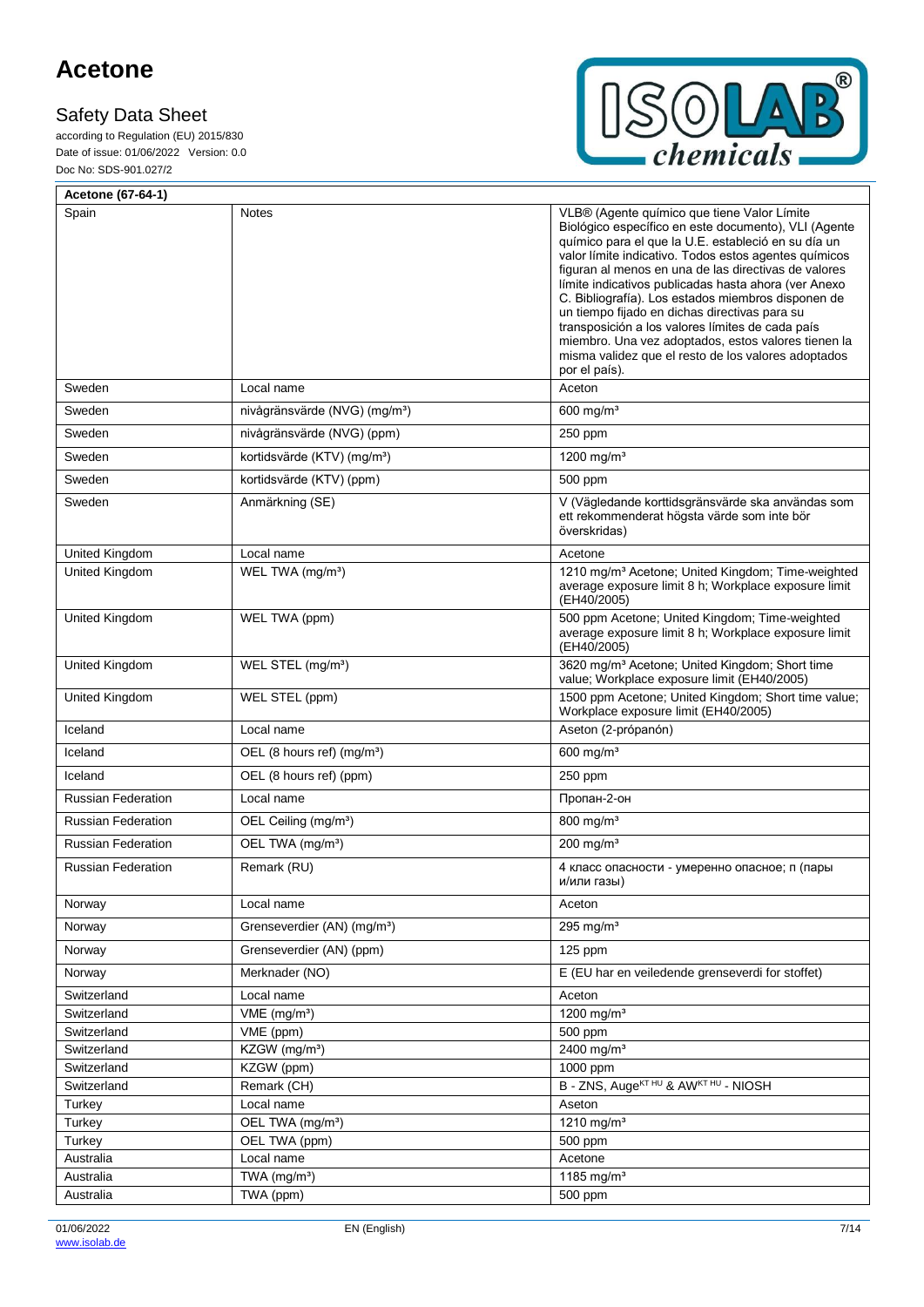# **Safety Data Sheet**

according to Regulation (EU) 2015/830 Date of issue: 01/06/2022 Version: 0.0 Doc No: SDS-901.027/2



| Acetone (67-64-1) |                                     |                                                                                          |
|-------------------|-------------------------------------|------------------------------------------------------------------------------------------|
| Australia         | $STEL$ (mg/m <sup>3</sup> )         | $2375 \,\mathrm{mq/m^3}$                                                                 |
| Australia         | STEL (ppm)                          | 1000 ppm                                                                                 |
| USA - ACGIH       | Local name                          | Acetone                                                                                  |
| USA - ACGIH       | ACGIH TWA (ppm)                     | 500 ppm (Acetone; USA; Time-weighted average<br>exposure limit 8 h; TLV - Adopted Value) |
| USA - ACGIH       | ACGIH STEL (ppm)                    | 750 ppm (Acetone; USA; Short time value; TLV -<br>Adopted Value)                         |
| USA - ACGIH       | Remark (ACGIH)                      | eye irr; CNS impair; BEI                                                                 |
| USA - OSHA        | Local name                          | Acetone                                                                                  |
| USA - OSHA        | OSHA PEL (TWA) (mg/m <sup>3</sup> ) | $2400$ mg/m <sup>3</sup>                                                                 |
| USA - OSHA        | OSHA PEL (TWA) (ppm)                | 1000 ppm                                                                                 |

#### **8.2. Exposure controls**

#### **Appropriate engineering controls:**

Keep in a cool place. Ensure good ventilation of the work station.

### **Materials for protective clothing:**

GIVE EXCELLENT RESISTANCE: No data available. GIVE GOOD RESISTANCE: butyl rubber. tetrafluoroethylene. GIVE LESS RESISTANCE: chlorosulfonated polyethylene. natural rubber. neoprene. polyurethane. PVA. styrene-butadiene rubber. GIVE POOR RESISTANCE: nitrile rubber. polyethylene. PVC. viton. nitrile rubber/PVC

#### **Hand protection:**

Gloves

#### **Eye protection:**

Safety glasses

#### **Skin and body protection:**

Head/neck protection. Protective clothing

#### **Respiratory protection:**

Wear gas mask with filter type A if conc. in air > exposure limit

| <b>SECTION 9: Physical and chemical properties</b> |  |  |
|----------------------------------------------------|--|--|
|                                                    |  |  |

| 9.1.<br>Information on basic physical and chemical properties |                                                       |      |
|---------------------------------------------------------------|-------------------------------------------------------|------|
| Physical state                                                | : Liquid                                              |      |
| Appearance                                                    | : Transparent liquid                                  |      |
| Molecular mass                                                | $: 58.08$ g/mol                                       |      |
| Colour                                                        | : Colourless                                          |      |
| Odour                                                         | : Aromatic odour. Sweet odour. Fruity odour.          |      |
| Odour threshold                                               | : 306 - 653 ppm<br>737 - 1574 mg/m <sup>3</sup>       |      |
| рH                                                            | $: 5-6$ (395 g/l H <sub>2</sub> O, 20 <sup>°</sup> C) |      |
| Relative evaporation rate (butylacetate=1)                    | $\therefore$ 6                                        |      |
| Relative evaporation rate (ether=1)                           | $\therefore$ 2                                        |      |
| Melting point                                                 | .95.4 °C                                              |      |
| Freezing point                                                | : No data available                                   |      |
| Boiling point                                                 | : 56 °C                                               |      |
| Flash point                                                   | $: -17 °C$                                            |      |
| Critical temperature                                          | : 235 °C                                              |      |
| Auto-ignition temperature                                     | : 465 °C                                              |      |
| Decomposition temperature                                     | : No data available                                   |      |
| Flammability (solid, gas)                                     | : No data available                                   |      |
| Vapour pressure                                               | : 233 hPa (20 $^{\circ}$ C)                           |      |
| Vapour pressure at 50 °C                                      | : 828 hPa (50 $^{\circ}$ C)                           |      |
| 01/06/2022                                                    | EN (English)                                          | 8/14 |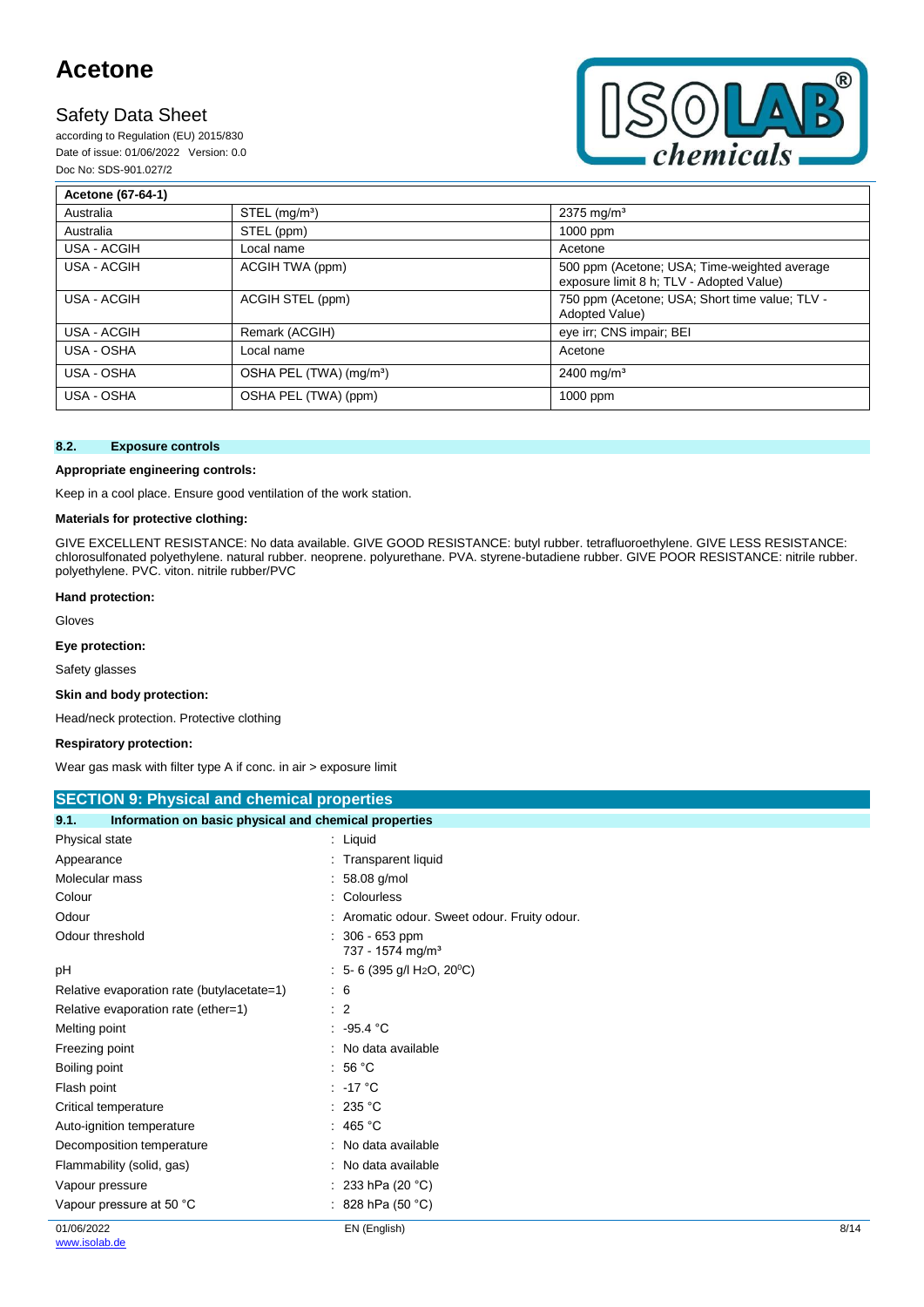according to Regulation (EU) 2015/830 Date of issue: 01/06/2022 Version: 0.0 Doc No: SDS-901.027/2



| Critical pressure                             | : 47010 hPa                                                                                                                                                                                                                                              |  |  |
|-----------------------------------------------|----------------------------------------------------------------------------------------------------------------------------------------------------------------------------------------------------------------------------------------------------------|--|--|
| Relative vapour density at 20 °C              | $\therefore$ 2                                                                                                                                                                                                                                           |  |  |
| Relative density                              | : 0.79                                                                                                                                                                                                                                                   |  |  |
| Relative density of saturated gas/air mixture | $\therefore$ 1.2                                                                                                                                                                                                                                         |  |  |
| Density                                       | : 0.79 g/cm <sup>3</sup> (20 °C)                                                                                                                                                                                                                         |  |  |
| Solubility                                    | Soluble in water. Soluble in ethanol. Soluble in ether. Soluble in dimethyl ether. Soluble in<br>petroleum spirit. Soluble in chloroform. Soluble in dimethylformamide. Soluble in oils/fats.<br>Water: Complete<br>Ethanol: Complete<br>Ether: Complete |  |  |
| Log Pow                                       | $-0.24$ (Test data)                                                                                                                                                                                                                                      |  |  |
| Viscosity, kinematic                          | $: 0.417$ mm <sup>2</sup> /s                                                                                                                                                                                                                             |  |  |
| Viscosity, dynamic                            | 32 mPa·s (20 °C; 0,27 mPa.s; 40 °C)                                                                                                                                                                                                                      |  |  |
| Explosive properties                          | No data available                                                                                                                                                                                                                                        |  |  |
| Oxidising properties                          | : No data available                                                                                                                                                                                                                                      |  |  |
| <b>Explosive limits</b>                       | $: 2.6 - 12.8$ vol %<br>$60 - 310$ g/m <sup>3</sup>                                                                                                                                                                                                      |  |  |
| 9.2.<br><b>Other information</b>              |                                                                                                                                                                                                                                                          |  |  |
| Minimum ignition energy                       | $: 1.15 \text{ mJ}$                                                                                                                                                                                                                                      |  |  |
| Specific conductivity                         | 500000 pS/m                                                                                                                                                                                                                                              |  |  |
| Saturation concentration                      | 589 g/m <sup>3</sup>                                                                                                                                                                                                                                     |  |  |
| VOC content                                   | $: 100 \%$                                                                                                                                                                                                                                               |  |  |
| Other properties                              | Gas/vapour heavier than air at 20°C. Clear. Highly volatile. Substance has neutral reaction.                                                                                                                                                             |  |  |

### **SECTION 10: Stability and reactivity**

#### **10.1. Reactivity**

Upon combustion: CO and CO2 are formed. Violent to explosive reaction with many compounds. Prolonged storage: on exposure to light: release of harmful gases/vapours. Reacts violently with (strong) oxidizers: peroxidation resulting in increased fire or explosion risk.

### **10.2. Chemical stability**

Unstable on exposure to light.

#### **10.3. Possibility of hazardous reactions**

Heating may cause a fire.

### **10.4. Conditions to avoid**

Overheating. Open flame. Sparks. High temperature.

#### **10.5. Incompatible materials**

No additional information available

#### **10.6. Hazardous decomposition products**

| <b>SECTION 11: Toxicological information</b>  |                                                                                                                                    |      |  |  |
|-----------------------------------------------|------------------------------------------------------------------------------------------------------------------------------------|------|--|--|
| Information on toxicological effects<br>11.1. |                                                                                                                                    |      |  |  |
| Acute toxicity                                | : Not classified                                                                                                                   |      |  |  |
| Acetone (67-64-1)                             |                                                                                                                                    |      |  |  |
| LD50 oral rat                                 | 5800 mg/kg (Rat; Equivalent or similar to OECD 401; Experimental value)                                                            |      |  |  |
| LD50 dermal rabbit                            | 20000 mg/kg (Rabbit; Experimental value; Equivalent or similar to OECD 402; >7426 mg/kg<br>bodyweight; Rabbit; Weight of evidence) |      |  |  |
| LC50 inhalation rat (mg/l)                    | 71 mg/l/4h (Rat; Experimental value; 76 mg/l/4h; Rat; Experimental value)                                                          |      |  |  |
| LC50 inhalation rat (ppm)                     | 30000 ppm/4h (Rat; Experimental value)                                                                                             |      |  |  |
| Skin corrosion/irritation                     | : Not classified<br>pH: 7                                                                                                          |      |  |  |
| Serious eye damage/irritation                 | : Causes serious eye irritation.<br>pH: 7                                                                                          |      |  |  |
| Respiratory or skin sensitisation             | : Not classified                                                                                                                   |      |  |  |
| Germ cell mutagenicity                        | : Not classified                                                                                                                   |      |  |  |
| 01/06/2022<br>www.isolab.de                   | EN (English)                                                                                                                       | 9/14 |  |  |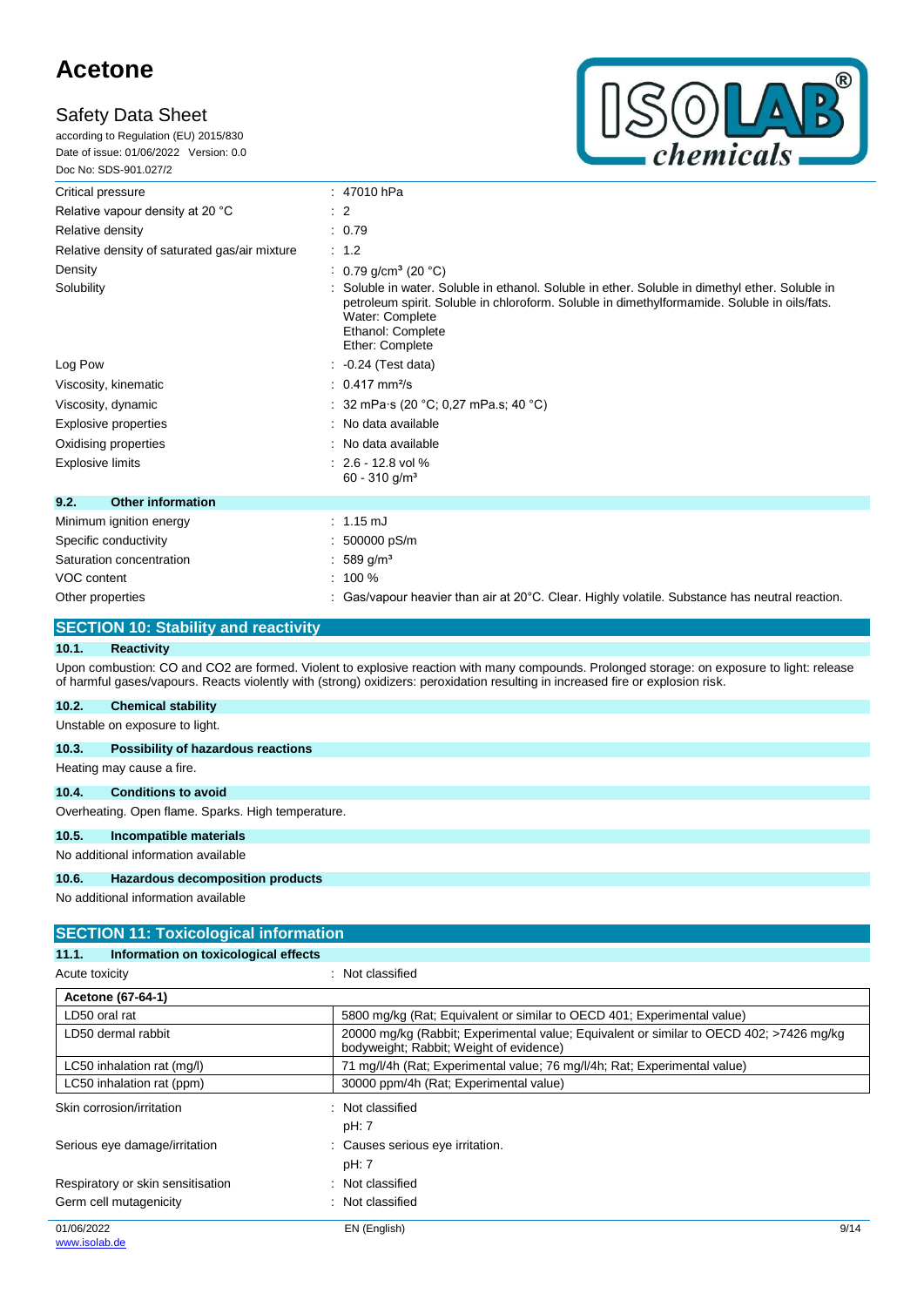# **Safety Data Sheet**

according to Regulation (EU) 2015/830 Date of issue: 01/06/2022 Version: 0.0 Doc No: SDS-901.027/2



| : Not classified                                         |
|----------------------------------------------------------|
| : Not classified<br>: May cause drowsiness or dizziness. |
| : Not classified                                         |
| : Not classified                                         |
|                                                          |
| $0.417$ mm <sup>2</sup> /s                               |
|                                                          |

|                 | <b>SECTION 12: Ecological information</b> |                                                                                                                                                                                                                       |
|-----------------|-------------------------------------------|-----------------------------------------------------------------------------------------------------------------------------------------------------------------------------------------------------------------------|
| 12.1.           | <b>Toxicity</b>                           |                                                                                                                                                                                                                       |
|                 | Ecology - general                         | : Not classified as dangerous for the environment according to the criteria of Directive<br>67/548/EEC. Not classified as dangerous for the environment according to the criteria of<br>Regulation (EC) No 1272/2008. |
| Ecology - air   |                                           | : Not classified as dangerous for the ozone layer (Regulation (EC) No 1005/2009). Not included<br>in the list of fluorinated greenhouse gases (Regulation (EC) No 842/2006). TA-Luft Klasse<br>5.2.5.                 |
| Ecology - water |                                           | : Not harmful to fishes (LC50(96h) >1000 mg/l). Not harmful to invertebrates (Daphnia). Not<br>harmful to algae (EC50 >1000 mg/l). Not harmful to plankton. Inhibition of activated sludge.                           |
|                 | Acetone (67-64-1)                         |                                                                                                                                                                                                                       |
| LC50 fish 2     |                                           | 5540 mg/l (LC50; EU Method C.1; 96 h; Salmo gairdneri; Static system; Fresh water;<br>Experimental value)                                                                                                             |
|                 | EC50 Daphnia 2                            | 12600 mg/l (LC50; Other; 48 h; Daphnia magna; Static system; Fresh water; Experimental<br>value)                                                                                                                      |

### **12.2. Persistence and degradability**

| Acetone (67-64-1)               |                                                                                                                                                                           |
|---------------------------------|---------------------------------------------------------------------------------------------------------------------------------------------------------------------------|
| Persistence and degradability   | Readily biodegradable in water. Biodegradable in the soil. Biodegradable in the soil under<br>anaerobic conditions. No (test)data on mobility of the substance available. |
| Biochemical oxygen demand (BOD) | 1.43 g $O_2$ /g substance                                                                                                                                                 |
| Chemical oxygen demand (COD)    | 1.92 g $O_2$ /g substance                                                                                                                                                 |
| <b>ThOD</b>                     | 2.2 g $O_2$ /g substance                                                                                                                                                  |
| BOD (% of ThOD)                 | 0.872 (20 days; Literature study)                                                                                                                                         |

### **12.3. Bioaccumulative potential**

| <b>Acetone (67-64-1)</b>      |                      |  |  |
|-------------------------------|----------------------|--|--|
| BCF fish 1                    | $0.69$ (BCF)         |  |  |
| BCF other aquatic organisms 1 | 3 (BCF; BCFWIN)      |  |  |
| Log Pow                       | $-0.24$ (Test data)  |  |  |
| Bioaccumulative potential     | Not bioaccumulative. |  |  |
| 12A<br>Mobility in eail       |                      |  |  |

### **12.4. Mobility in soil**

| $10-$<br>. .<br>/-64-<br>tone<br>10.                   |                                     |  |
|--------------------------------------------------------|-------------------------------------|--|
| tension<br>---<br>surt.<br>$-10$<br>iaut<br>. נכה<br>. | $\sim$ $\sim$ $\sim$<br>N/m<br>.uz. |  |

## **12.5. Results of PBT and vPvB assessment**

No additional information available

## **12.6. Other adverse effects**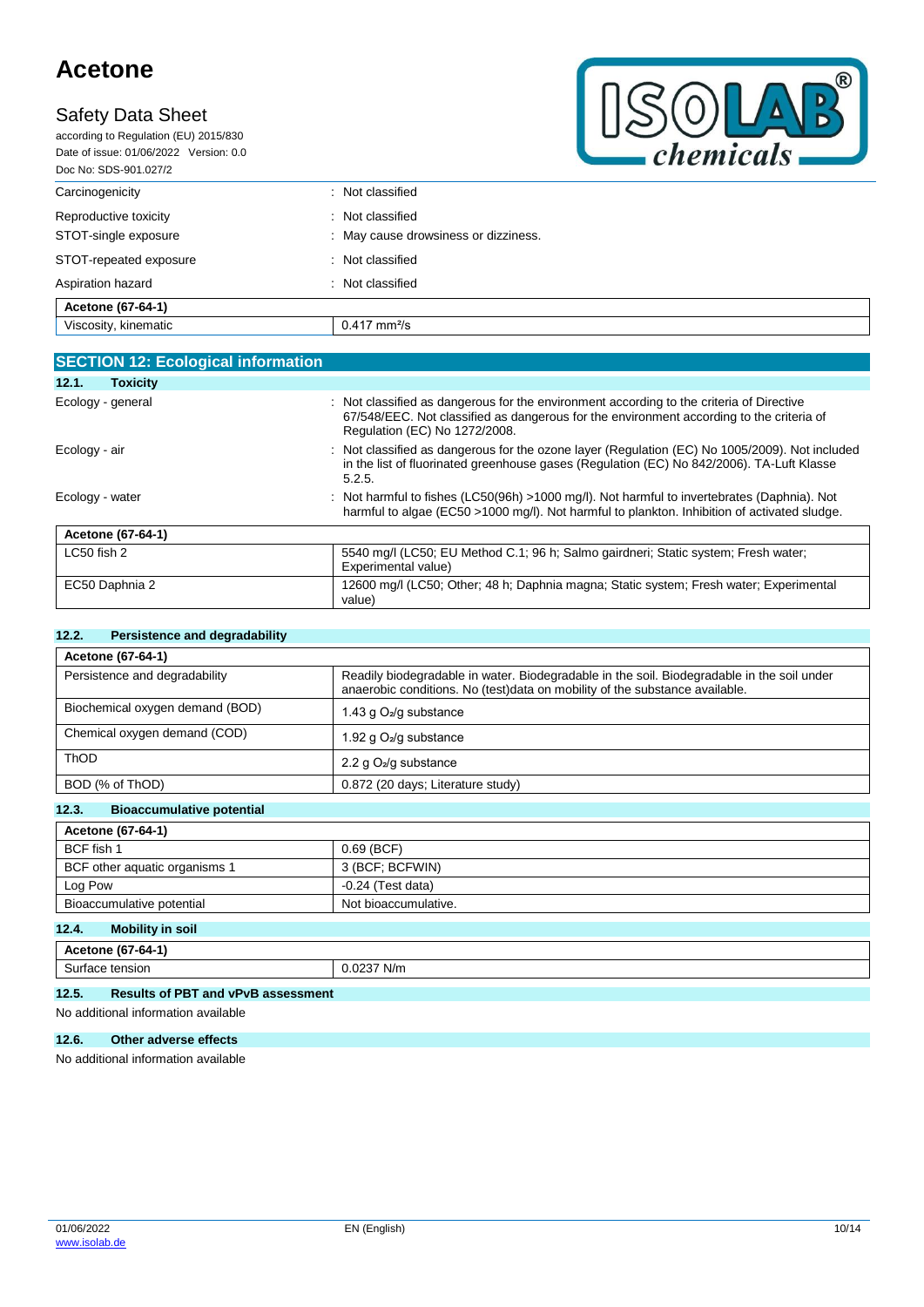according to Regulation (EU) 2015/830 Date of issue: 01/06/2022 Version: 0.0 Doc No: SDS-901.027/2



**SECTION 13: Disposal considerations**

| 13.1. | Waste treatment methods                    |                                                                                                                                                                                                                                                                                                                                                                                                                                                                                                                                                                                                                                                                                        |
|-------|--------------------------------------------|----------------------------------------------------------------------------------------------------------------------------------------------------------------------------------------------------------------------------------------------------------------------------------------------------------------------------------------------------------------------------------------------------------------------------------------------------------------------------------------------------------------------------------------------------------------------------------------------------------------------------------------------------------------------------------------|
|       | Product/Packaging disposal recommendations | Remove waste in accordance with local and/or national regulations. Hazardous waste shall not<br>be mixed together with other waste. Different types of hazardous waste shall not be mixed<br>together if this may entail a risk of pollution or create problems for the further management of<br>the waste. Hazardous waste shall be managed responsibly. All entities that store, transport or<br>handle hazardous waste shall take the necessary measures to prevent risks of pollution or<br>damage to people or animals. Recycle by distillation. Remove to an authorized waste<br>incinerator for solvents with energy recovery. Do not discharge into drains or the environment. |
|       | Additional information                     | : LWCA (the Netherlands): KGA category 03. Hazardous waste according to Directive<br>2008/98/EC.                                                                                                                                                                                                                                                                                                                                                                                                                                                                                                                                                                                       |
|       | European List of Waste (LoW) code          | : 07 01 04* - other organic solvents, washing liquids and mother liquors                                                                                                                                                                                                                                                                                                                                                                                                                                                                                                                                                                                                               |
|       | <b>SECTION 14: Transport information</b>   |                                                                                                                                                                                                                                                                                                                                                                                                                                                                                                                                                                                                                                                                                        |

### In accordance with ADR / RID / IMDG / IATA / ADN

| <b>ADR</b>                                 | <b>IMDG</b>                                      | <b>IATA</b>            | <b>ADN</b>             | <b>RID</b>             |  |  |
|--------------------------------------------|--------------------------------------------------|------------------------|------------------------|------------------------|--|--|
| 14.1.<br><b>UN number</b>                  |                                                  |                        |                        |                        |  |  |
| 1090                                       | 1090                                             | 1090                   | 1090                   | 1090                   |  |  |
| 14.2.<br>UN proper shipping name           |                                                  |                        |                        |                        |  |  |
| <b>ACETONE</b>                             | <b>ACETONE</b>                                   | Acetone                | <b>ACETONE</b>         | <b>ACETONE</b>         |  |  |
| <b>Transport document description</b>      |                                                  |                        |                        |                        |  |  |
| UN 1090 ACETONE, 3, II,<br>(D/E)           | UN 1090 ACETONE, 3, II<br>$(-20^{\circ}C \c.c.)$ | UN 1090 Acetone, 3, II | UN 1090 ACETONE, 3, II | UN 1090 ACETONE, 3, II |  |  |
| 14.3.<br><b>Transport hazard class(es)</b> |                                                  |                        |                        |                        |  |  |
| 3                                          | 3                                                | 3                      | 3                      | 3                      |  |  |
|                                            |                                                  |                        |                        | ₩                      |  |  |
| 14.4.<br><b>Packing group</b>              |                                                  |                        |                        |                        |  |  |
| Ш                                          | Ш                                                | Ш                      | Ш                      | Ш                      |  |  |
| <b>Environmental hazards</b><br>14.5.      |                                                  |                        |                        |                        |  |  |
| Dangerous for the                          | Dangerous for the                                | Dangerous for the      | Dangerous for the      | Dangerous for the      |  |  |
| environment : No                           | environment : No<br>Marine pollutant: No         | environment : No       | environment : No       | environment : No       |  |  |
| No supplementary information available     |                                                  |                        |                        |                        |  |  |

## **14.6. Special precautions for user**

| - Overland transport                                         |                      |
|--------------------------------------------------------------|----------------------|
| Classification code (ADR)                                    | $E = F1$             |
| Limited quantities (ADR)                                     | : 11                 |
| Excepted quantities (ADR)                                    | E2                   |
| Packing instructions (ADR)                                   | : P001, IBC02, R001  |
| Mixed packing provisions (ADR)                               | MP19                 |
| Portable tank and bulk container instructions<br>(ADR)       | : T4                 |
| Portable tank and bulk container special<br>provisions (ADR) | $:$ TP1              |
| Tank code (ADR)                                              | : LGBF               |
| Vehicle for tank carriage                                    | : FL                 |
| Transport category (ADR)                                     | $\therefore$ 2       |
| Special provisions for carriage - Operation<br>(ADR)         | $\therefore$ S2, S20 |
| Hazard identification number (Kemler No.)                    | 33                   |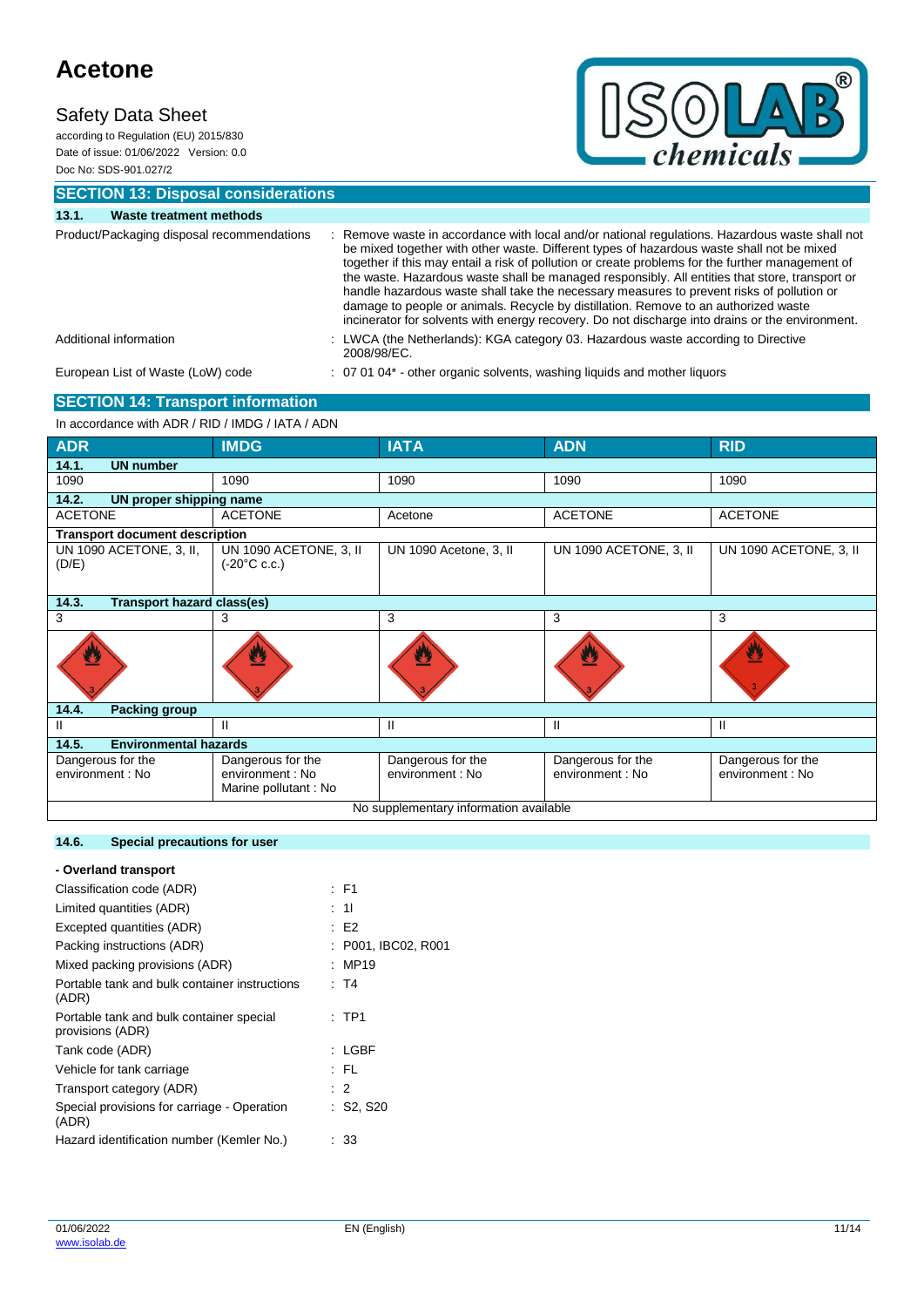according to Regulation (EU) 2015/830 Date of issue: 01/06/2022 Version: 0.0 Doc No: SDS-901.027/2

Orange plates in the set of the set of the set of the set of the set of the set of the set of the set of the set of the set of the set of the set of the set of the set of the set of the set of the set of the set of the set



|                                                              | 33                                                                                                                                                       |
|--------------------------------------------------------------|----------------------------------------------------------------------------------------------------------------------------------------------------------|
|                                                              | 1090                                                                                                                                                     |
|                                                              |                                                                                                                                                          |
| Tunnel restriction code (ADR)                                | $\therefore$ D/E                                                                                                                                         |
| - Transport by sea                                           |                                                                                                                                                          |
| Transport regulations (IMDG)                                 | : Subject                                                                                                                                                |
| Limited quantities (IMDG)                                    | : 1 L                                                                                                                                                    |
| Excepted quantities (IMDG)                                   | E2                                                                                                                                                       |
| Packing instructions (IMDG)                                  | : P001                                                                                                                                                   |
| IBC packing instructions (IMDG)                              | $\therefore$ IBC02                                                                                                                                       |
| Tank instructions (IMDG)                                     | : T4                                                                                                                                                     |
| Tank special provisions (IMDG)                               | $:$ TP1                                                                                                                                                  |
| EmS-No. (Fire)                                               | $\cdot$ F-E                                                                                                                                              |
| EmS-No. (Spillage)                                           | $: S-D$                                                                                                                                                  |
| Stowage category (IMDG)                                      | ÷Ε                                                                                                                                                       |
| Flash point (IMDG)                                           | $\therefore$ -20°C to -18°C c.c.                                                                                                                         |
| Properties and observations (IMDG)                           | : Colourless, clear liquid, with a characteristic mint-like odour. Flashpoint: -20°C to -18°C c.c.<br>Explosive limits: 2.5% to 13% Miscible with water. |
| MFAG-No                                                      | : 127                                                                                                                                                    |
| - Air transport                                              |                                                                                                                                                          |
| Transport regulations (IATA)                                 | : Subject to the provisions                                                                                                                              |
| PCA Excepted quantities (IATA)                               | E2                                                                                                                                                       |
| PCA Limited quantities (IATA)                                | : Y341                                                                                                                                                   |
| PCA limited quantity max net quantity (IATA)                 | : 1L                                                                                                                                                     |
| PCA packing instructions (IATA)                              | : 353                                                                                                                                                    |
| PCA max net quantity (IATA)                                  | : 5L                                                                                                                                                     |
| CAO packing instructions (IATA)                              | : 364                                                                                                                                                    |
| CAO max net quantity (IATA)                                  | .60L                                                                                                                                                     |
| ERG code (IATA)                                              | : 3H                                                                                                                                                     |
| - Inland waterway transport                                  |                                                                                                                                                          |
| Classification code (ADN)                                    | $\therefore$ F1                                                                                                                                          |
| Limited quantities (ADN)                                     | $\therefore$ 1 L                                                                                                                                         |
| Excepted quantities (ADN)                                    | $\therefore$ E2                                                                                                                                          |
| Carriage permitted (ADN)                                     | : T                                                                                                                                                      |
| Equipment required (ADN)                                     | $:$ PP, EX, A                                                                                                                                            |
| Ventilation (ADN)                                            | : VE01                                                                                                                                                   |
| Number of blue cones/lights (ADN)                            | $\therefore$ 1                                                                                                                                           |
| - Rail transport                                             |                                                                                                                                                          |
| Transport regulations (RID)                                  | : Subject                                                                                                                                                |
| Classification code (RID)                                    | : F1                                                                                                                                                     |
| Limited quantities (RID)                                     | $\cdot$ 1L                                                                                                                                               |
| Excepted quantities (RID)                                    | $\therefore$ E2                                                                                                                                          |
| Packing instructions (RID)                                   | : P001, IBC02, R001                                                                                                                                      |
| Mixed packing provisions (RID)                               | : MP19                                                                                                                                                   |
| Portable tank and bulk container instructions<br>(RID)       | : T4                                                                                                                                                     |
| Portable tank and bulk container special<br>provisions (RID) | $:$ TP1                                                                                                                                                  |
| Tank codes for RID tanks (RID)                               | : LGBF                                                                                                                                                   |
| Transport category (RID)                                     | $\therefore$ 2                                                                                                                                           |
| Colis express (express parcels) (RID)                        | $\therefore$ CE7                                                                                                                                         |
| Hazard identification number (RID)                           | : 33                                                                                                                                                     |

 $\overline{2}$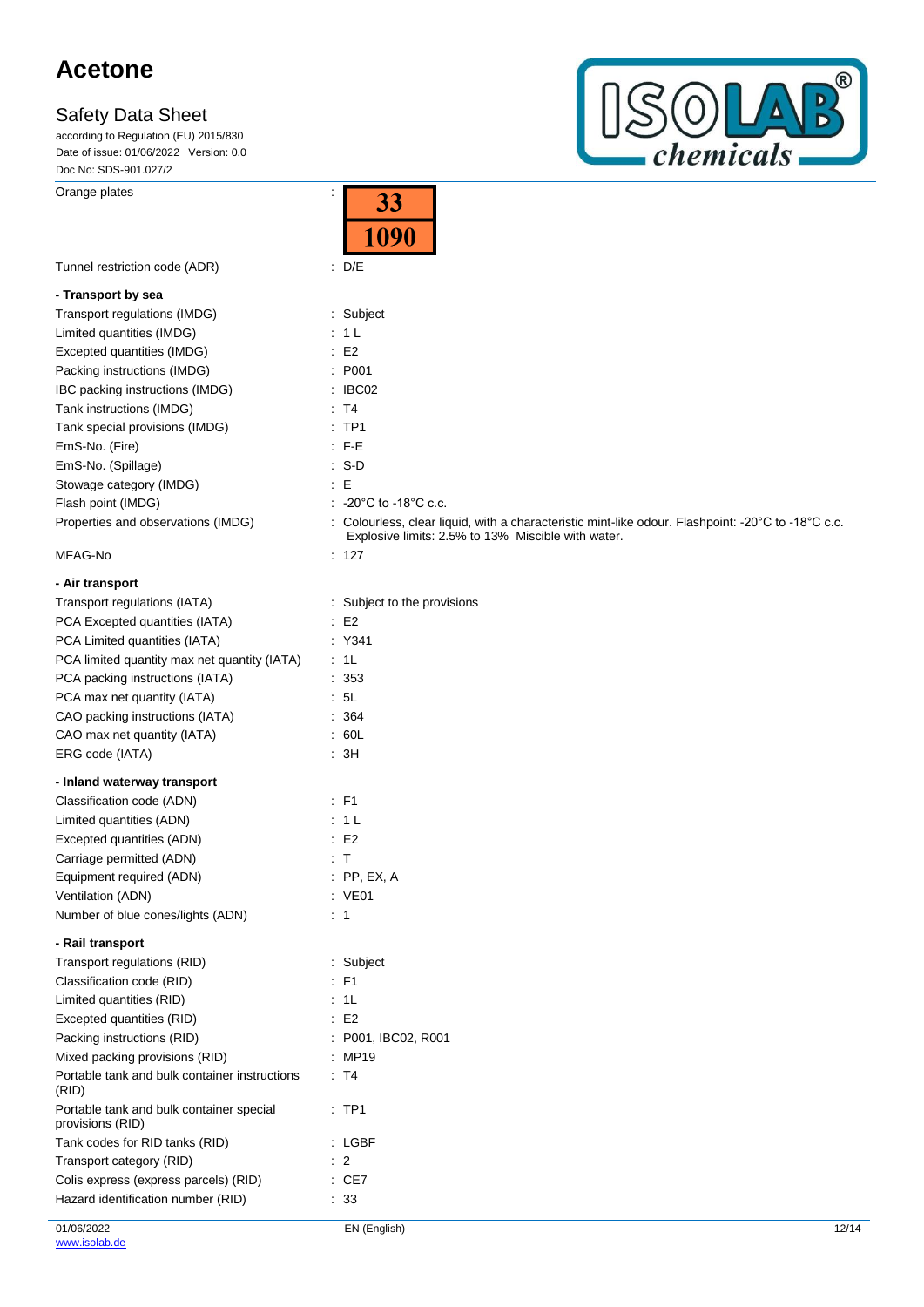## **Safety Data Sheet**

according to Regulation (EU) 2015/830 Date of issue: 01/06/2022 Version: 0.0 Doc No: SDS-901.027/2



**14.7. Transport in bulk according to Annex II of Marpol and the IBC Code**

Not applicable

## **SECTION 15: Regulatory information**

**15.1. Safety, health and environmental regulations/legislation specific for the substance or mixture**

#### **15.1.1. EU-Regulations**

No REACH Annex XVII restrictions

Acetone is not on the REACH Candidate List Acetone is not on the REACH Annex XIV List Organic solvent

VOC content : 100 %

### **15.1.2. National regulations**

Listed on the United States TSCA (Toxic Substances Control Act) inventory Not subject to reporing requirements of the United States SARA Section 313

#### **Germany**

| VwVwS Annex reference                                                                | Water hazard class (WGK) 1, low hazard to waters (Classification according to VwVwS, Annex<br>1 or 2; ID No. 6)                                                                        |
|--------------------------------------------------------------------------------------|----------------------------------------------------------------------------------------------------------------------------------------------------------------------------------------|
| WGK remark                                                                           | Classification water polluting in compliance with Verwaltungsvorschrift wassergefährdender<br>Stoffe (VwVwS) of 27 July 2005 (Anhang 2)                                                |
| 12th Ordinance Implementing the Federal<br>Immission Control Act - 12. BlmSchV       | : Is not subject of the 12. BlmSchV (Hazardous Incident Ordinance)                                                                                                                     |
| <b>Netherlands</b>                                                                   |                                                                                                                                                                                        |
| SZW-lijst van kankerverwekkende stoffen                                              | : The substance is not listed                                                                                                                                                          |
| SZW-lijst van mutagene stoffen                                                       | : The substance is not listed                                                                                                                                                          |
| NIET-limitatieve lijst van voor de voortplanting<br>giftige stoffen - Borstvoeding   | : The substance is not listed                                                                                                                                                          |
| NIET-limitatieve lijst van voor de voortplanting<br>giftige stoffen - Vruchtbaarheid | : The substance is not listed                                                                                                                                                          |
| NIET-limitatieve lijst van voor de voortplanting<br>giftige stoffen – Ontwikkeling   | : The substance is not listed                                                                                                                                                          |
| <b>Denmark</b>                                                                       |                                                                                                                                                                                        |
| <b>Classification remarks</b>                                                        | Emergency management guidelines for the storage of flammable liquids must be followed                                                                                                  |
| Recommendations Danish Regulation                                                    | : Young people below the age of 18 years are not allowed to use the product<br>Pregnant/breastfeeding women working with the product must not be in direct contact with the<br>product |

#### **15.2. Chemical safety assessment**

No additional information available

## **SECTION 16: Other information**

| European Agreement concerning the International Carriage of Dangerous Goods by Inland Waterways<br><b>ADN</b><br>European Agreement concerning the International Carriage of Dangerous Goods by Road<br><b>ADR</b><br><b>ATE</b><br><b>Acute Toxicity Estimate</b><br><b>BCF</b><br>Bioconcentration factor<br><b>CLP</b><br>Classification Labelling Packaging Regulation; Regulation (EC) No 1272/2008<br><b>EC50</b><br>Median effective concentration<br><b>IATA</b><br>International Air Transport Association<br>International Maritime Dangerous Goods<br><b>IMDG</b><br><b>LC50</b><br>Median lethal concentration<br>LD50<br>Median lethal dose<br><b>PBT</b><br>Persistent Bioaccumulative Toxic<br><b>REACH</b><br>Registration, Evaluation, Authorisation and Restriction of Chemicals Regulation (EC) No 1907/2006 | Abbreviations and acronyms: |  |  |
|---------------------------------------------------------------------------------------------------------------------------------------------------------------------------------------------------------------------------------------------------------------------------------------------------------------------------------------------------------------------------------------------------------------------------------------------------------------------------------------------------------------------------------------------------------------------------------------------------------------------------------------------------------------------------------------------------------------------------------------------------------------------------------------------------------------------------------|-----------------------------|--|--|
|                                                                                                                                                                                                                                                                                                                                                                                                                                                                                                                                                                                                                                                                                                                                                                                                                                 |                             |  |  |
|                                                                                                                                                                                                                                                                                                                                                                                                                                                                                                                                                                                                                                                                                                                                                                                                                                 |                             |  |  |
|                                                                                                                                                                                                                                                                                                                                                                                                                                                                                                                                                                                                                                                                                                                                                                                                                                 |                             |  |  |
|                                                                                                                                                                                                                                                                                                                                                                                                                                                                                                                                                                                                                                                                                                                                                                                                                                 |                             |  |  |
|                                                                                                                                                                                                                                                                                                                                                                                                                                                                                                                                                                                                                                                                                                                                                                                                                                 |                             |  |  |
|                                                                                                                                                                                                                                                                                                                                                                                                                                                                                                                                                                                                                                                                                                                                                                                                                                 |                             |  |  |
|                                                                                                                                                                                                                                                                                                                                                                                                                                                                                                                                                                                                                                                                                                                                                                                                                                 |                             |  |  |
|                                                                                                                                                                                                                                                                                                                                                                                                                                                                                                                                                                                                                                                                                                                                                                                                                                 |                             |  |  |
|                                                                                                                                                                                                                                                                                                                                                                                                                                                                                                                                                                                                                                                                                                                                                                                                                                 |                             |  |  |
|                                                                                                                                                                                                                                                                                                                                                                                                                                                                                                                                                                                                                                                                                                                                                                                                                                 |                             |  |  |
|                                                                                                                                                                                                                                                                                                                                                                                                                                                                                                                                                                                                                                                                                                                                                                                                                                 |                             |  |  |
|                                                                                                                                                                                                                                                                                                                                                                                                                                                                                                                                                                                                                                                                                                                                                                                                                                 |                             |  |  |